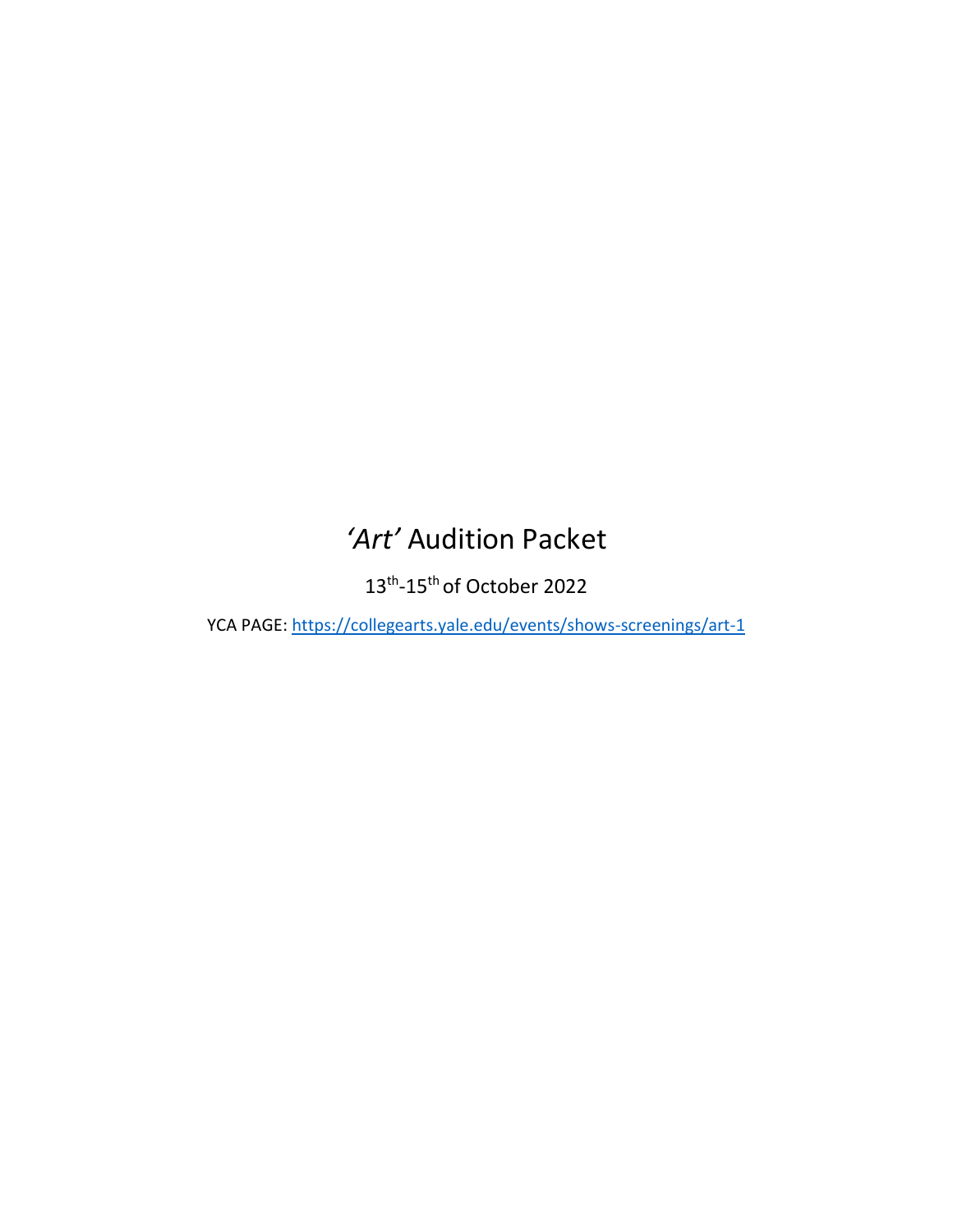# Table of Contents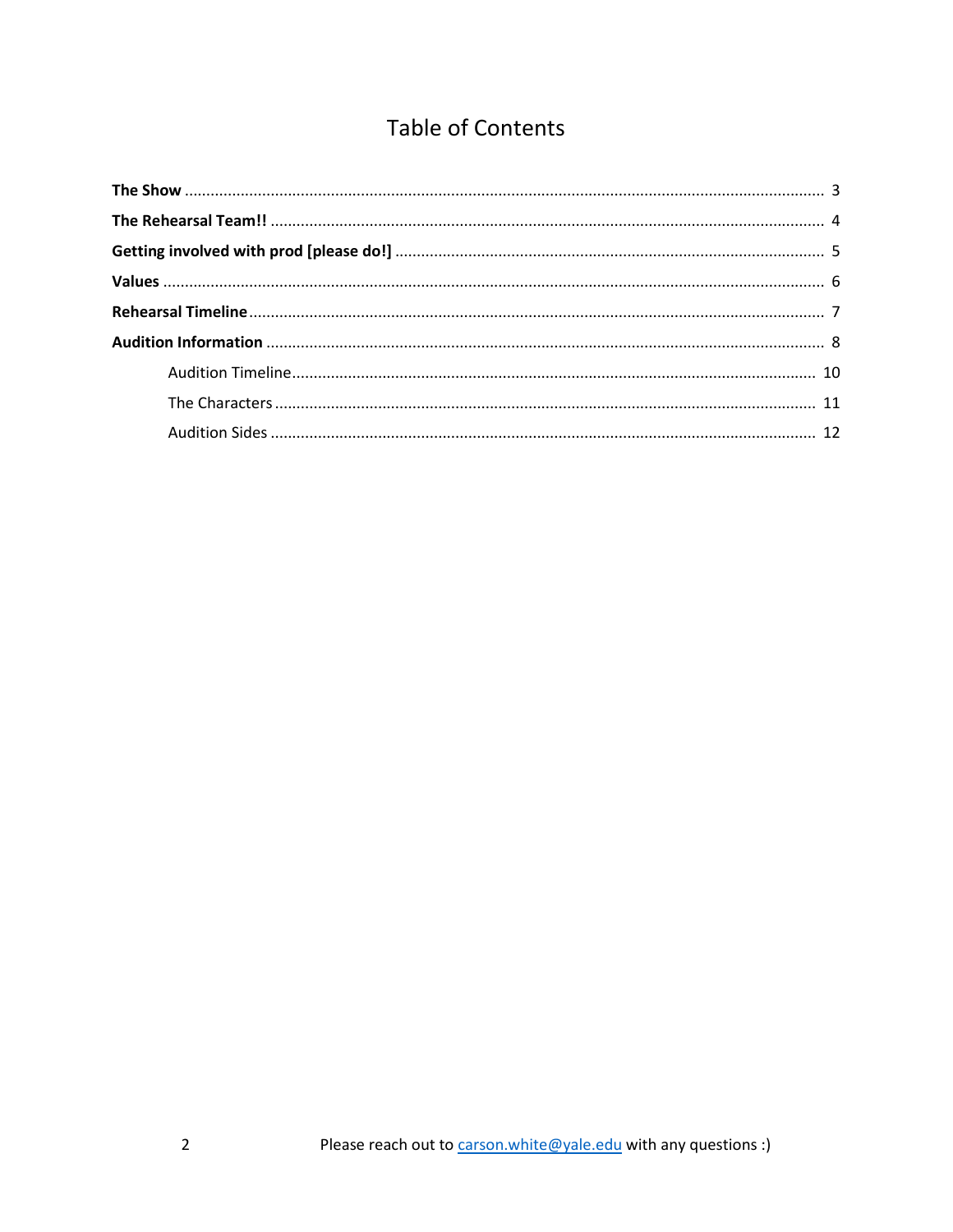### **The Show**

Marc's friend Serge has just bought a modernist painting, *an Antrios*. It's a canvas about five foot by four: white. The background is white and if you screw up your eyes, you can make out some fine white diagonal lines.

Serge is one of Marc's oldest friends. He's done very well for himself, he's a dermatologist and he's keen on *art*. Marc's an aeronautical engineer who seems to take some sort on incomprehensible pride in running modernism (and Serge) down. And Yvan's… getting married?? there?? playing go-between??

Marc hates the painting. Serge hates that Marc is taking it so seriously. Yvan doesn't understand what's the big issue and tries to get in the middle to calm the other two down, which only makes everything worse. In the repartee, the recriminations and accusations, the discoveries and truths finally told that follow the play investigates what happens when the unspoken agreements and assumptions we make about our relationships with the people closest to us turn out to be false and if in the end we can prove to each other that we care.

**Note**: this play includes brief allusions to hypothetical violence and a short scene of mild staged combat.

A full script is attached to the YCA page in case you are interested in reading it before joining the team/auditioning but there's no expectation to do so.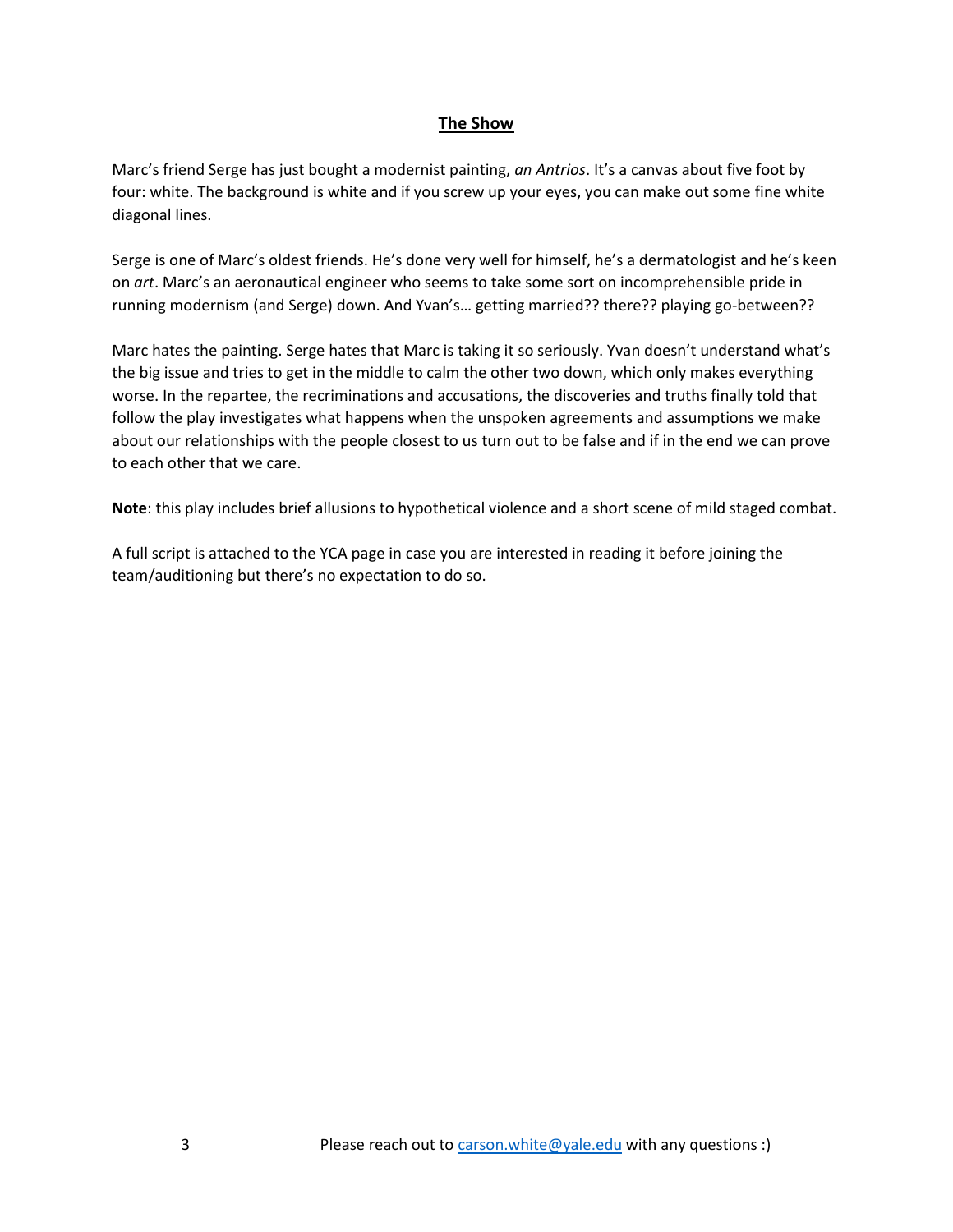# **The Rehearsal Team!!**



**Director:** Carson White **Pronouns:** any **Class Year/College:** Franklin '25 **Major:** TAPS… **Favourite Play:** *After Life* **Favourite Musical:** *Les Misérables* **What time they got to bed last night:** *[REDACTED]* **Bio:** Carson does a stupid amount of theatre. He wants to be a professional director and is super excited to start doing that for the first time again at Yale. Outside of theatre, Carson… walks to other rehearsals.

*Btw this is a wig from a show... (hi Madi :)*

**Why this show:** Partly stubbornness (ask me). Mostly because

it's a study in how we will always fail to own any part of other people and a navigation of how we can care for each other nonetheless. It's also just really funny.

**Email/Number:** [carson.white@yale.edu;](mailto:carson.white@yale.edu) (+44) 7802 731591 (if you can't iMessage, Facebook messenger, WhatsApp and Instagram also work!)



**Name:** KaLa Keaton **Pronouns:** she/her **Class Year/College:** Silliman '25, objectively the best btw **Major:** ER&M or AFAM **Favourite Play:** *After Life* **Favourite Musical:** *Once on This Island* **What time you got to bed last night:** 4 am, yes I am okay **Bio:** KaLa doesn't know why her friends are always surprised when she says she does theatre. She's also confused if not giving theater kid vibes is a good or bad thing considering she's loved technical theater since middle school. Storytelling is her passion, and she loves seeing the script come to life and

mature into a full production right in front of her--even if she sees it a million times.

**Why this show:** Because Carson asked and Carson is cool. He can also walk in heels way better than me, so he has my respect as director. :)

**Email/Number:** [kala.keaton@yale.edu;](mailto:kala.keaton@yale.edu) 919-448-4182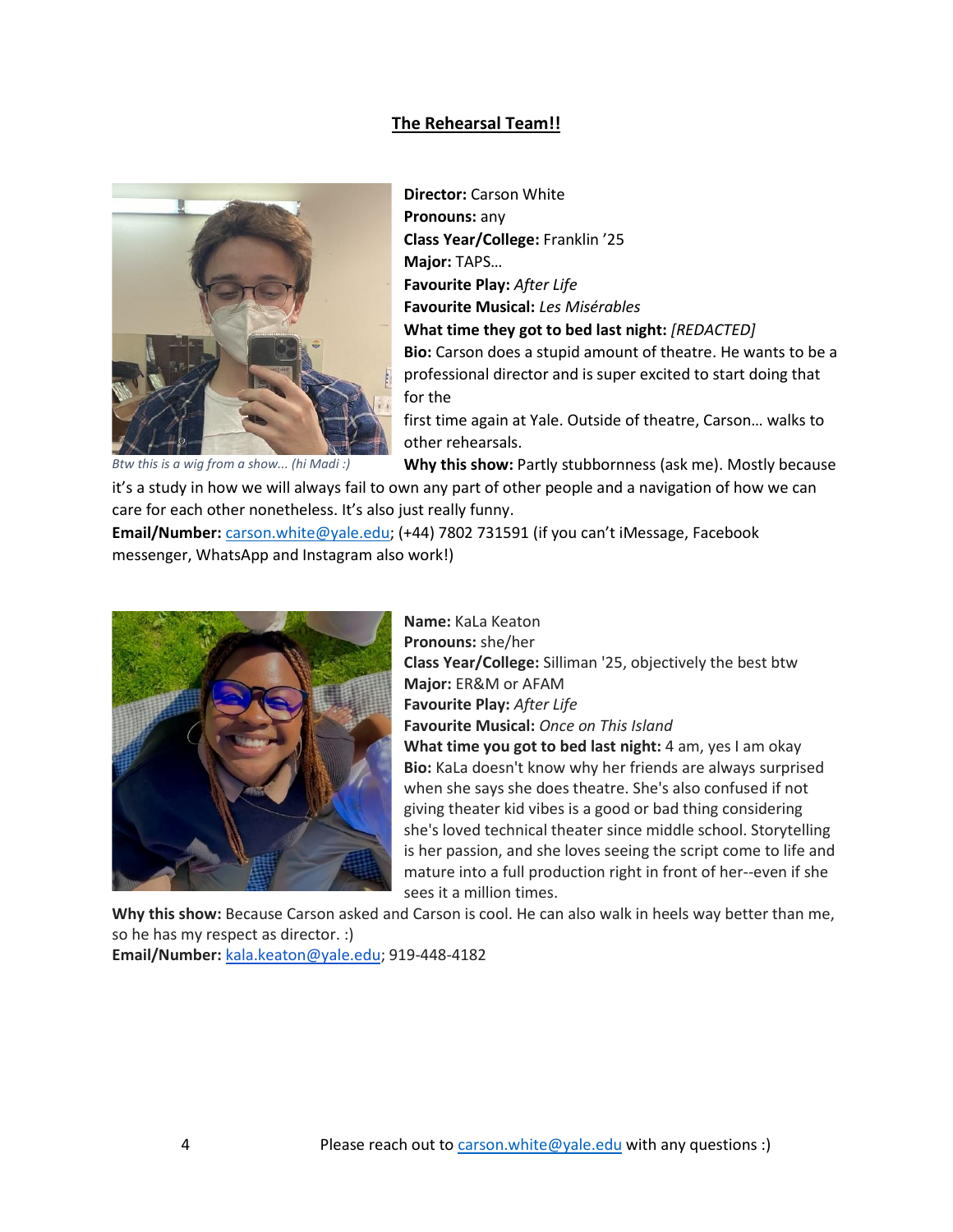

**Name:** Mikayla Johnson **Pronouns:** she/he **Class Year/College:** Saybrook '23.5 **Major:** THST and ER&M **Favourite Play:** ...... *Les Blancs* by Lorraine Hansberry probably **Favourite Musical:** whichever is playing on my phone rn **What time you got to bed last night:** see the question is *really* where did I fall asleep/did I make it to my bed? **Bio:** Mikayla J is a graphic and theater artist based in Texas. When not in some sort of dancing, singing, acting rehearsal or general meeting, Mikayla is drinking tea, telling stories or asking people strange questions. **Why this show:** Three reasons: I think it's a strong text and

would be even stronger put up, I want to try directing, and I

like to have fun. **Email/Number:** [mikayla.johnson@yale.edu;](mailto:mikayla.johnson@yale.edu) (830)391-7236

Check out our [YCA page](https://collegearts.yale.edu/events/shows-screenings/art-1) to see all the other cool people involved with this project so far!!

# **Getting involved with prod [please do!]**

We would be thrilled to find a role for anyone interested in any area of this production but, in particular, are keen to get involved:

- Assistant Stage Manager
- Makeup Artist
- Set Designer
- Costumes Crew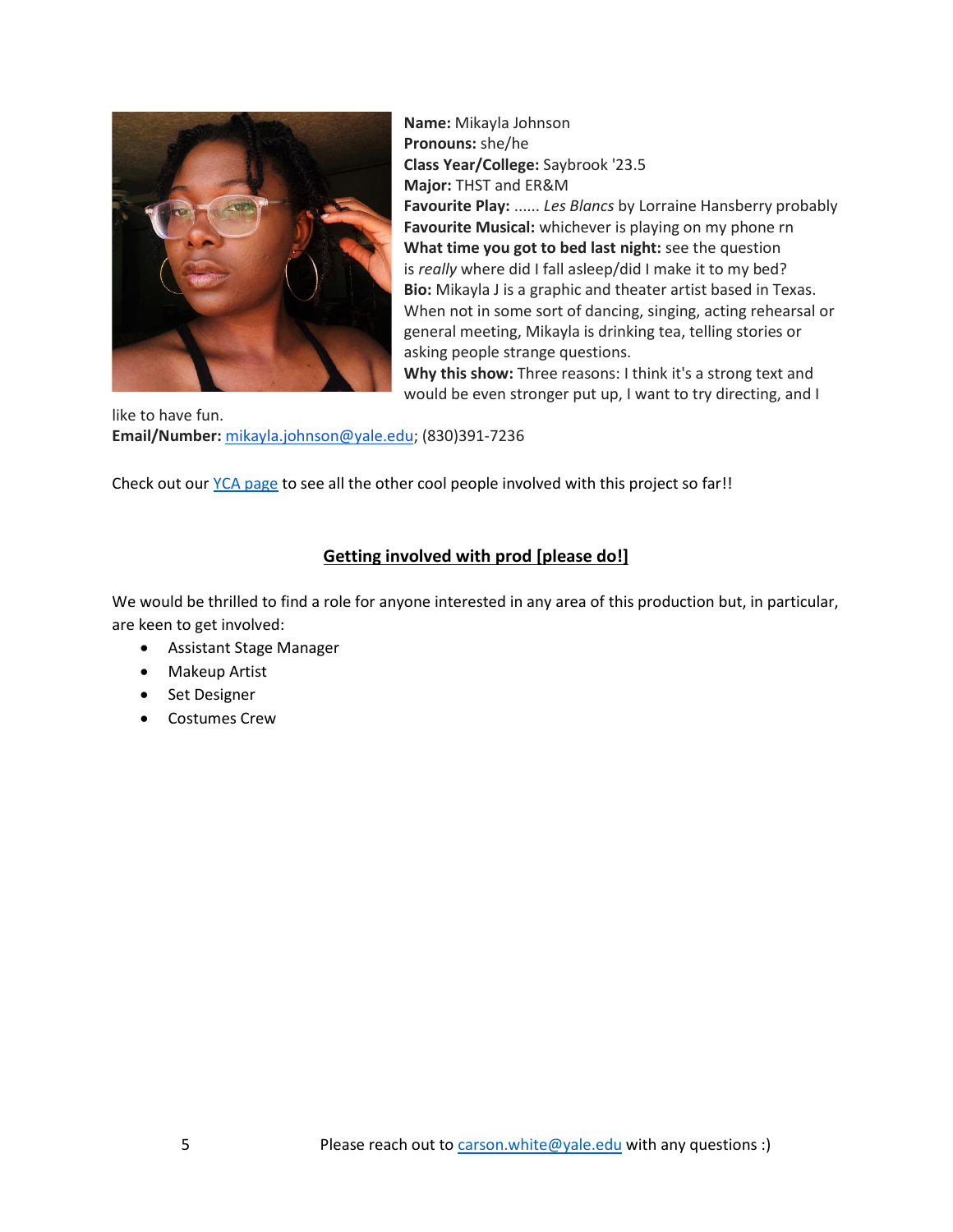# **Values**

The following are things I think are important for me to articulate as a director and which I will be brining into rehearsals and this production.

- I will not be perfect. Things will not always go perfectly. That is ok!
- This is my first time directing at Yale.
- This rehearsal process is going to be short but fairly intense we need to take care of each other.
- Your wellbeing is more important than this show it is my job to figure out how to modify my plans not yours to acquiesce to whatever I want.
- Stanislavsky is terrible, most things are Stanislavsky at heart I will use Stanislavsky. Point out if/when Stanislavsky being terrible is affecting you and we will stop using him.
- Designers and technicians are as important as actors. They help you; actors, my expectation is you will do the same.
- I am a queer. I am gender non-conforming. I am bringing that into this play and its process. The *lowest* bar is that you will get people's pronouns right.
- Discrimination of any form is unacceptable.
- Rehearsal, design, and technical theatre should be a joy. Whether theatre is an extra-curricular or career for you it should not be painful/burdensome.
- I would like to make community with all of you. Theatre has been a safe haven for me that I continue to help grow those spaces is so important to me.
- Everyone should get something out of every show they do. If that stops being the case with *'Art'*, let me know and we will course correct.
- I will pretentiously put the quote marks around art for the entirety of this process. Feel free to make a lot of fun of me the one time I will inevitably forget during tech week.
- Everyone voice in the room should be adding something.
- As I'm trying to find my language as a director I ask you to trust me a little and forgive me for the exercises that don't work.
- You will have your ways of working as an actor, an artist, or a person if you want to use them, I will. That said experience is not expected or a necessity.
- Disagree with me.
- I have a huge ego (I want to be a director after all), but also not really I'd so, so much rather you told me the truth about what you think of something.
- Communication, clarity, and transparency I think are a way to fix and prevent so many problems. That's why I include this. I am less scary than this possibly makes it seem.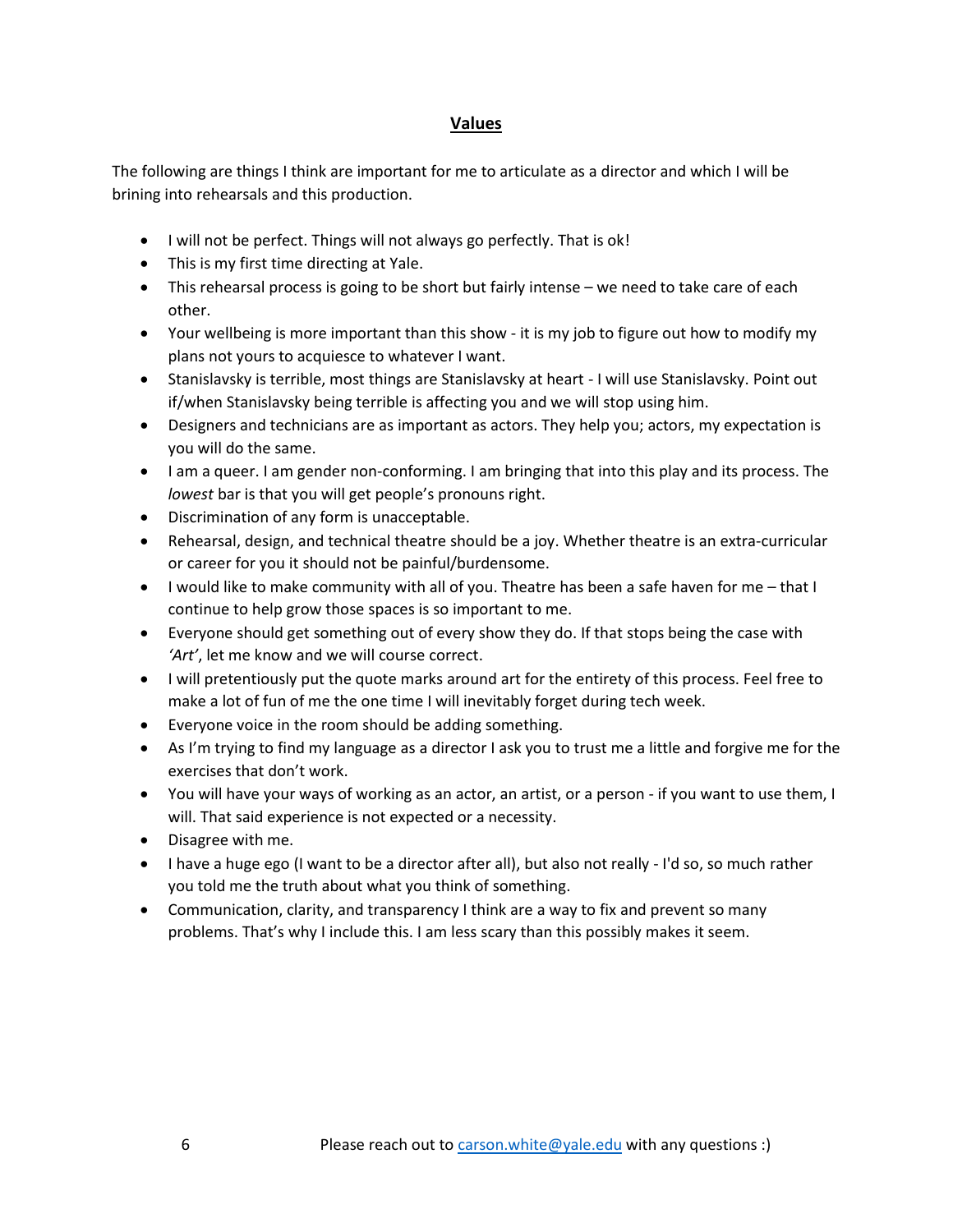## **Rehearsal Timeline**

**Note:** We will not be asking for information on other shows you've auditioned for/your other commitments or taking those into account during our casting, aside from comparing casting trees<sup>1</sup> as part of YDC Casting Cycle<sup>2</sup>. The number/nature of the commitments you make is your decision to take alone. We've included this timeline so you can have as detailed a knowledge of the time commitment this play will be. It is, however, flexible and if you have any concerns/questions about it feel free to shoot us an email or tell us during auditions!

#### **11th of September**

Casting Day! – we will start calling selected auditionees at noon

Readthrough in the evening (ideally 7-9pm) – if you are auditioning, please try to keep space free here but if you cannot, we'll work something out.

#### **12th -18th of September**

Group and character work. Dramaturgy and design presentations. Call time: roughly 8 hours

#### **19th of September - 8th of October**

Minimal table work, group work, blocking, fixes, runs etc. Call time: 10-12 hours per week **We will try to have our first off book run on the 1st of October.**

#### **9 th of October:** Load-in

Load-in will begin at 9am and continue until the start of Q2Q w/breaks for meals.

#### **9 th -12th of October:** Tech

Tech rehearsals will run from 6-11pm at a max.

Sunday afternoon and evening will be taken up with focus, Q2Q and other tech-focussed elements. Monday we'll continue with that and hopefully run the show once and go over fixes. Tuesday we'll possibly run the show twice. Wednesday will be invited dress and photo run.

### **13th -15 th of October:** Performances

Performances will be at 8pm, with a 2pm matinee on the  $15<sup>th</sup>$  and should last around 75 minutes. Call time will likely be an hour and a half before.

# **15th of October:** Strike

Strike will happen immediately following the final performance on Saturday evening and will hopefully be finished by midnight :)

 $1$  All the shows that are casting in September after auditions (and callbacks) will draw up a table of who they're interested in offering parts. In the event that an actor decides for whatever reason they don't want/can't accept the role teams will have a second (and usually third option) ready for each character.

<sup>2</sup> <https://collegearts.yale.edu/organizations/yale-drama-coalition/resources/casting-policy> for more information of what this is if you don't know!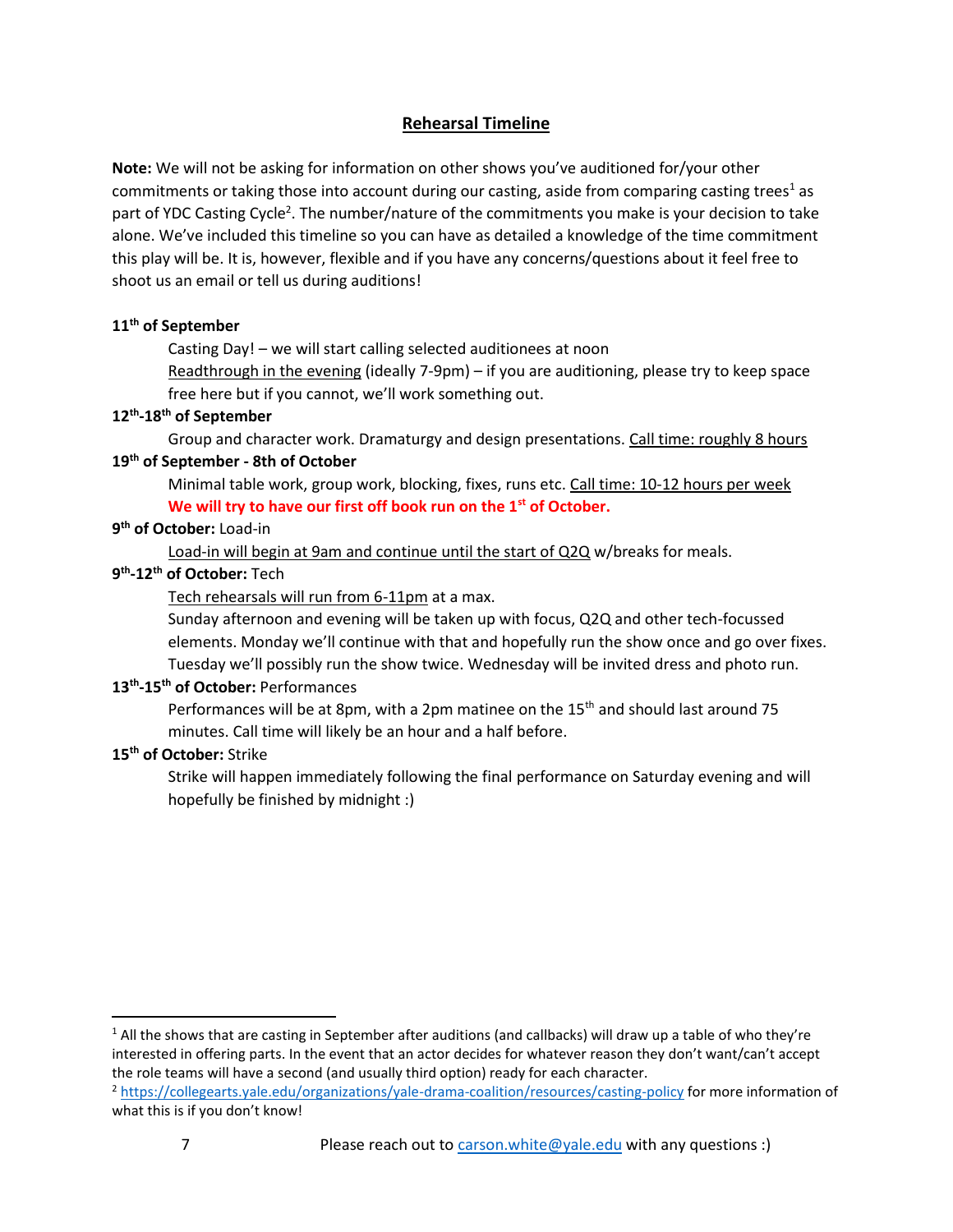# **Audition Information**

Our audition process will be broken down into three parts: the workshop, a first-round and callbacks.

If you're considering auditioning, we'd be super grateful if you could fill out [this form](https://forms.gle/uo5VRUSNR2S4vQuE9) so we can get to know you a little better!

#### **Audition workshop:**

This will be an hour meet and greet with our rehearsal team. Bottom line is, for people who haven't done (much) Yale theatre before, first-years or not, it's very confusing and auditioning in September is particularly A Lot<sup>TM</sup>. While you can always email me [\(carson.white@yale.edu\)](mailto:carson.white@yale.edu) with questions about this show, Yale theatre in general, whatever else you need, the audition workshop is a dedicated time where we'll introduce you to the show, our team, our plans for rehearsals, and in particular the audition process. Come with any and all questions you have! This hour will be geared towards explaining things for first-time theatre makers at Yale/other relative newcomers, but anyone is welcome – even if you just want to say hi after Summer Break!!

If there's time and anyone would like to have a go we might a little mock of the audition process - if anyone would really like to see exactly what an audition might entail but isn't ready to get up and do that in front of everyone else, someone on the rehearsal team can "audition" as well!

**Note:** Coming or not coming to the audition workshop truly will not affect whether you get cast. The beginning of the semester is ridiculously busy – if you can't/don't have the energy/don't think you need to come, that's 100% cool!

### **First-round auditions:**

There are actually going to be two options for this:

1) We'll have two hour-and-a-half sessions that will essentially just mimic a rehearsal (sign up [here\)](https://docs.google.com/spreadsheets/d/18h6-wCj282iRzbLJxqxAp2oFEwAqVpdiYFmU8zp1wIk/edit?usp=sharing). We'll start with a warm-up and some general exercises, introduce a technique or two, have a quick break and then move to working on some of the duologues. If you're going to choose this option you **don't** have to prepare each of the duologues, but it might be a good idea to at least read through them – as long as you're familiar with one we can make sure that's what you're working on! Depending on numbers we might do this as a group or in pairs or some other suitable combination. The main thing we will be looking for is a responsiveness to feedback, willingness to experiment, and how you play off the other people in the room.

If you're only able to make part of the session that's totally ok as well – just please put a note next to your name on the Google Sheet sign up!

2) A more "normal" audition. You'll sign up for a 15-minute slot on our  $YCA$  audition page where we'll ask you to prepare one of the monologues and one part in one of the short dialogues attached at the end of this document. Memorization is **not** required. Your monologue and duologue half do **not** have to be for the same character. Choose whichever sides speak to you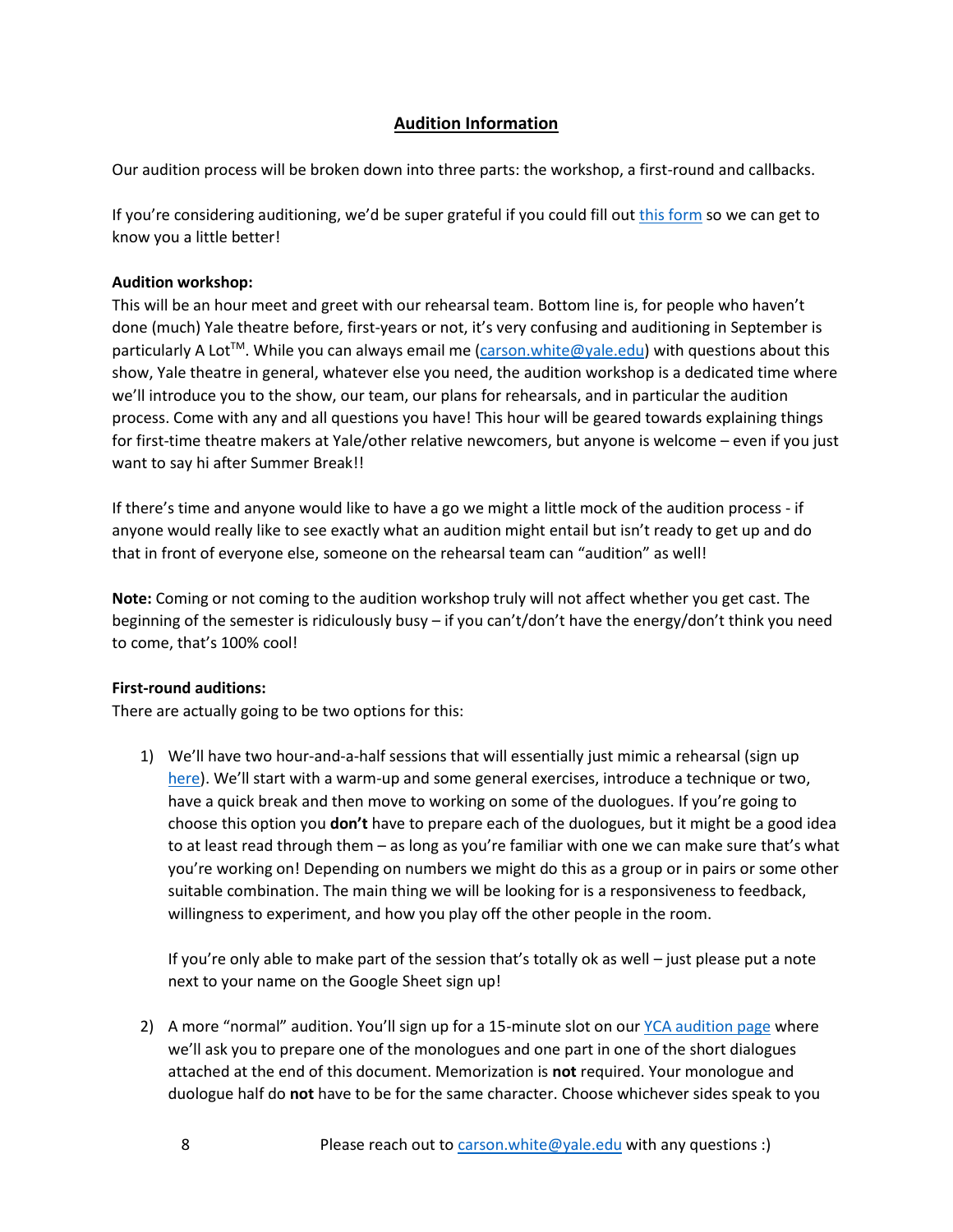most/show your talents as an actor best – your character choices will not be a limiting factor in our casting. Carson will then give you a note or two and ask you to read one or both pieces again (or possibly to cold read another one of the sides if you're comfortable with that). You will also be able to ask any questions you have about the sides though some basic context is provided for each.

#### **Why?**

Personally, I've found the second option, the more usual audition process, to be dissatisfying as an actor. Hopefully, this alternative might be slightly less stressful, a bit more communal and fun and will give you the opportunity to work and respond to feedback more than a regular audition would.

But also it'll hopefully give you an ability to get a sense of me as a director and the kind of stuff we'll be doing in rehearsals so you can gauge better if you'll find the project enjoyable/fulfilling to work on. And if not, at least you'll hopefully walk away with a little knowledge of another one of the million weird and wacky ways directors try to do their job and maybe some friends.

We're offering both because I know some people prefer the individual focus/privacy of a more normal audition and for timing reasons!

**Note:** If you're not happy with your audition (of either form), you are more than welcome to sign up for another if there are slots left or to coordinate with our amazing stage manager, KaLa, to find a makeup time. Please also reach out at any point if there is anything we can do to make the process easier for you – auditioning, especially in the September Casting Cycle, is stressful and difficult and we want to do everything we can to make it less so for you.

We will have copies of the sides at auditions/callbacks but if you want to print your own copies individual documents of each side are attached to our [YCA audition page](https://collegearts.yale.edu/opportunities/auditions/audition-art-yasmina-reza) for printing!

#### **Callbacks:**

We will try to organize one or two group callback sessions that will last roughly two hours depending on availability, and like the first first-round audition option which will mimic a rehearsal environment. But we'll work on the trio scene at the end of this document instead of the duologues.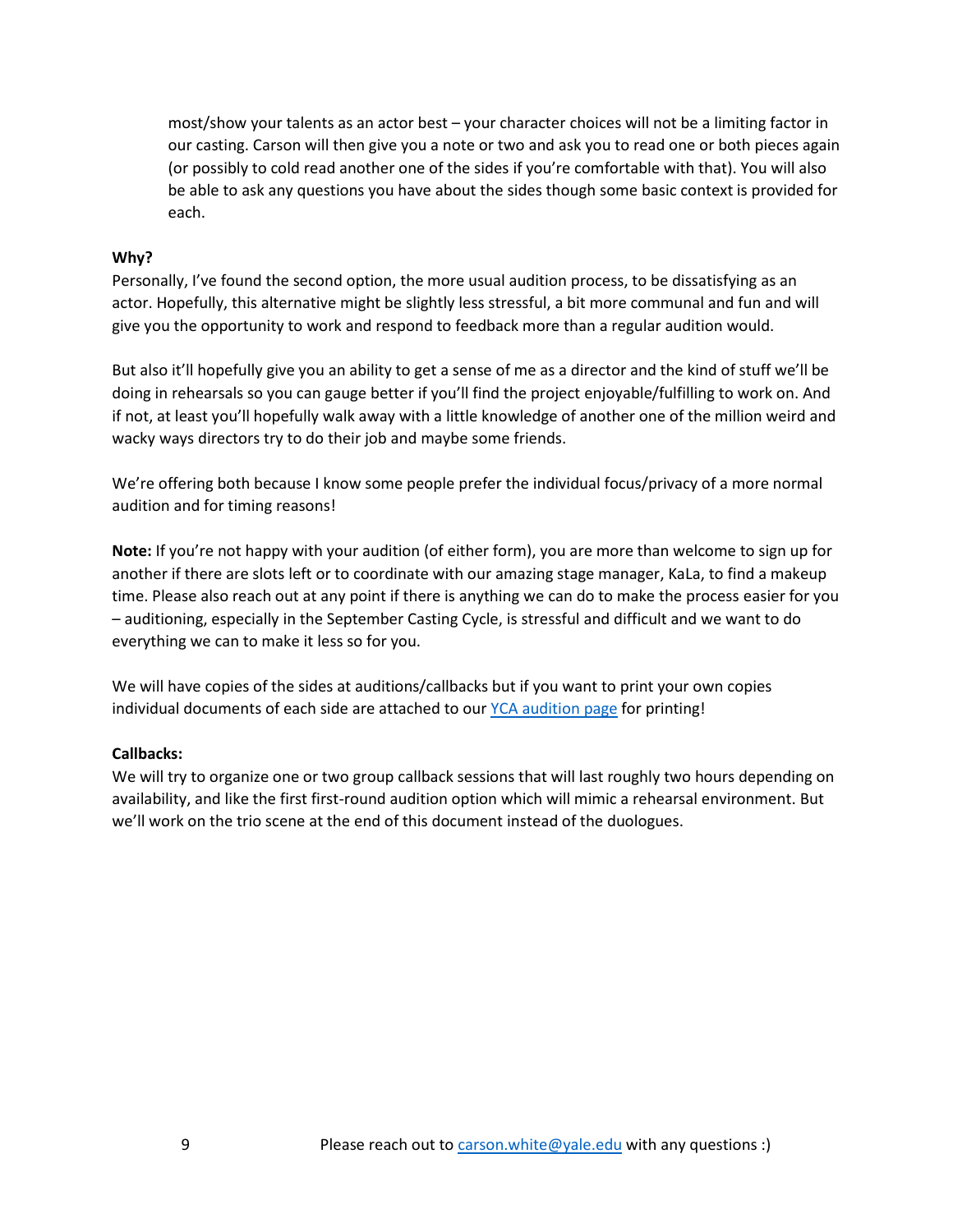#### **Audition Timeline**

### **YDC Season Preview<sup>3</sup> :** Location/Time TBD

**Audition Workshop:** Sunday 4 th @ 2pm, Humanities Quadrangle Courtyard

## **First-round Auditions:** Saturday 3<sup>rd</sup>-Tuesday 6<sup>th</sup>

If you're comfortable with Yale audition processes and the information provided about this show, feel free to sign up for an audition before our workshop!

Sign up on [YCA](https://collegearts.yale.edu/opportunities/auditions/audition-art-yasmina-reza) for the individual slot and this [google sheet](https://docs.google.com/spreadsheets/d/18h6-wCj282iRzbLJxqxAp2oFEwAqVpdiYFmU8zp1wIk/edit?usp=sharing) for the group sessions!

- Saturday 2-4:30pm (Individual slots), Bass L70
- Monday 5-6:30pm (Group option 1), LC 102
- Monday 9:15-10:45pm (Individual slots), Bass L70
- Tuesday 7-8:30pm (Group option 2), LC 102

#### Callback Notification: by Wednesday 7<sup>th</sup> @ 12pm (via email)

#### **Callbacks:** Thursday 8<sup>th</sup>-Friday 9<sup>th</sup>, most likely LC 102

If you're asked to come in for a callback, please respond as quickly as you can on Wednesday to our questions about availability so we can schedule these as easily as possible.

#### **September Casting Day: Sunday 11th**

All shows casting in the YDC's September casting cycle will gather and start calling actors at noon to offer roles. You will hear back via email later in the afternoon/evening if we were unfortunately not able to cast you

<sup>&</sup>lt;sup>3</sup> The Yale Drama Coalition runs a Season Preview every September – an orientation of all the plays so far planned to go up that year. We'll be there if you want to chat! Location/Time TBD!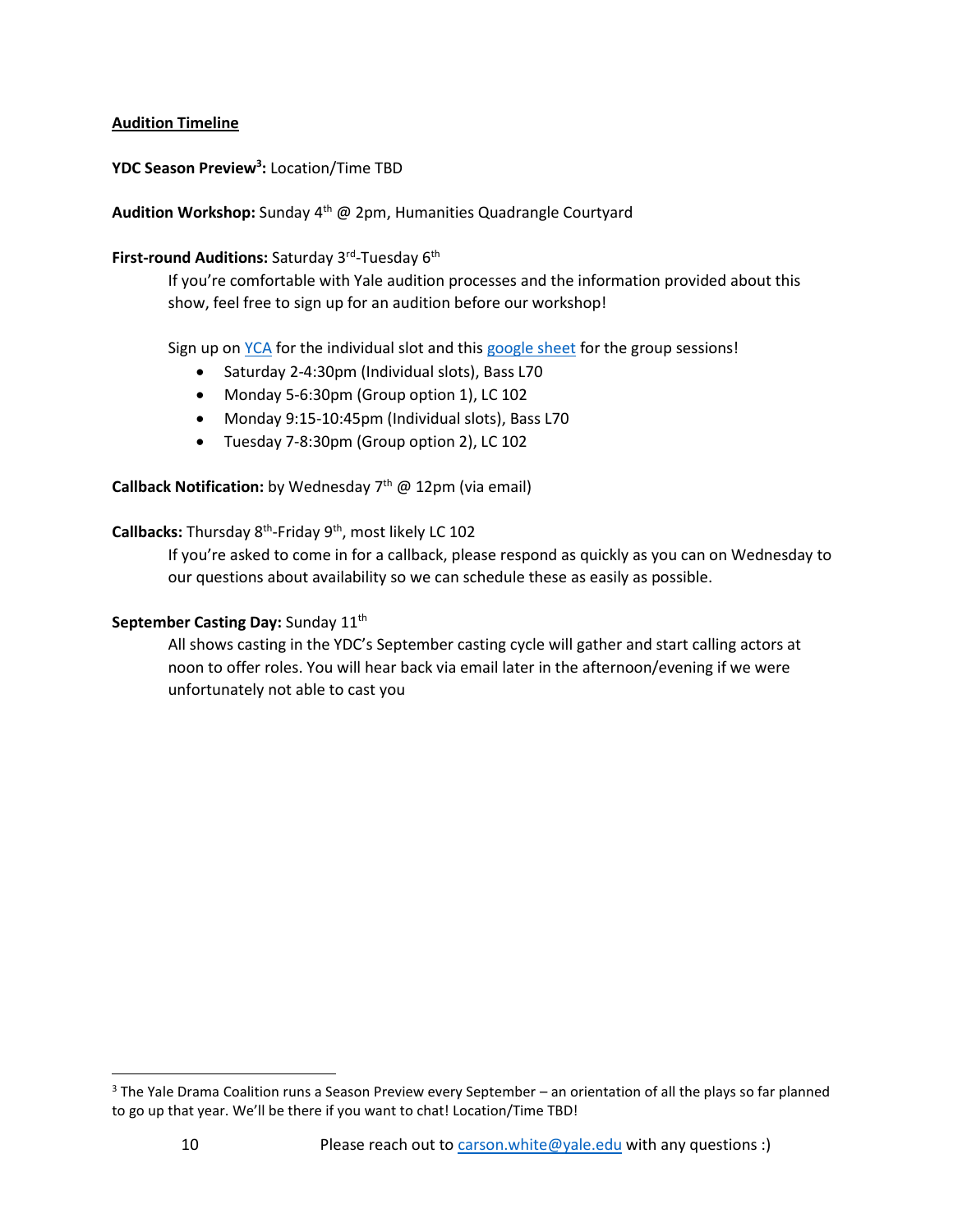# **The Characters**

The three characters in this play are men. While for rights and sense reasons we won't be changing that, I have no interest in casting three men to play these roles. As long as you are comfortable portraying a man on stage we welcome actors of any and all gender identities to audition. Similarly the racial and ethnic identities of the three men are never specified. While that means that they were most likely conceived of as white (and have predominantly been portrayed by white actors since), we encourage actors of any racial and ethnic identity to audition. This is all to say that we want to build a diverse team to tell this story and, BIPOC, queer, and first-time theatre-makers, we want you. If there is anything we can do to make that happen/make that easier, please reach out.

**Note:** All three characters are involved in a brief moment of staged combat in the script. If we get the chance, we will work through this moment with one of the UP Intimacy and Violence Coordinators to make sure we stage it in a way that everyone is comfortable with. Otherwise we will diverge slightly from the stage directions to remove the physical confrontation. However, we will still prioritise your wellbeing and safety in this moment (and all others) which even if it were staged without explicit physical violence still carries a heavier emotional weight.

**Marc** (late 50s-early 60s) is an aeronautical engineer, arrogant, overbearing, self-righteous. He decided to hate modern art one day and has never made a singular effort to understand it since. This disparagement and bewilderment have only intensified as Serge, the man he's loved for most of his life, his best friend, has grown more and more enamoured with it.

**Serge** (late 50s-early 60s) is a rather-successful dermatologist. He's made enough money in recent years to venture into the world of modern art, becoming a connoisseur, a man who increasingly uses words such as *deconstruction* in regular conversation. He is a pretentious ass, but there is something genuine about his love for the Antrios he has bought. He can be cruel but is perhaps the most honest of the three - at least about the things they don't talk about.

**Yvan** (mid 50s) is a sales representative. He's had a profoundly mediocre career up until this point and has just made a switch into the stationery business of his to-be uncle-in-law. Yes, Yvan is getting married, entirely because his mother sat him down for tea one day and said in no uncertain terms it would happen before she died or else. Yvan's a people-pleaser, melodramatic, self-pitying, highly emotional, passive aggressive. It is obvious to everyone in his life but himself that he is queer.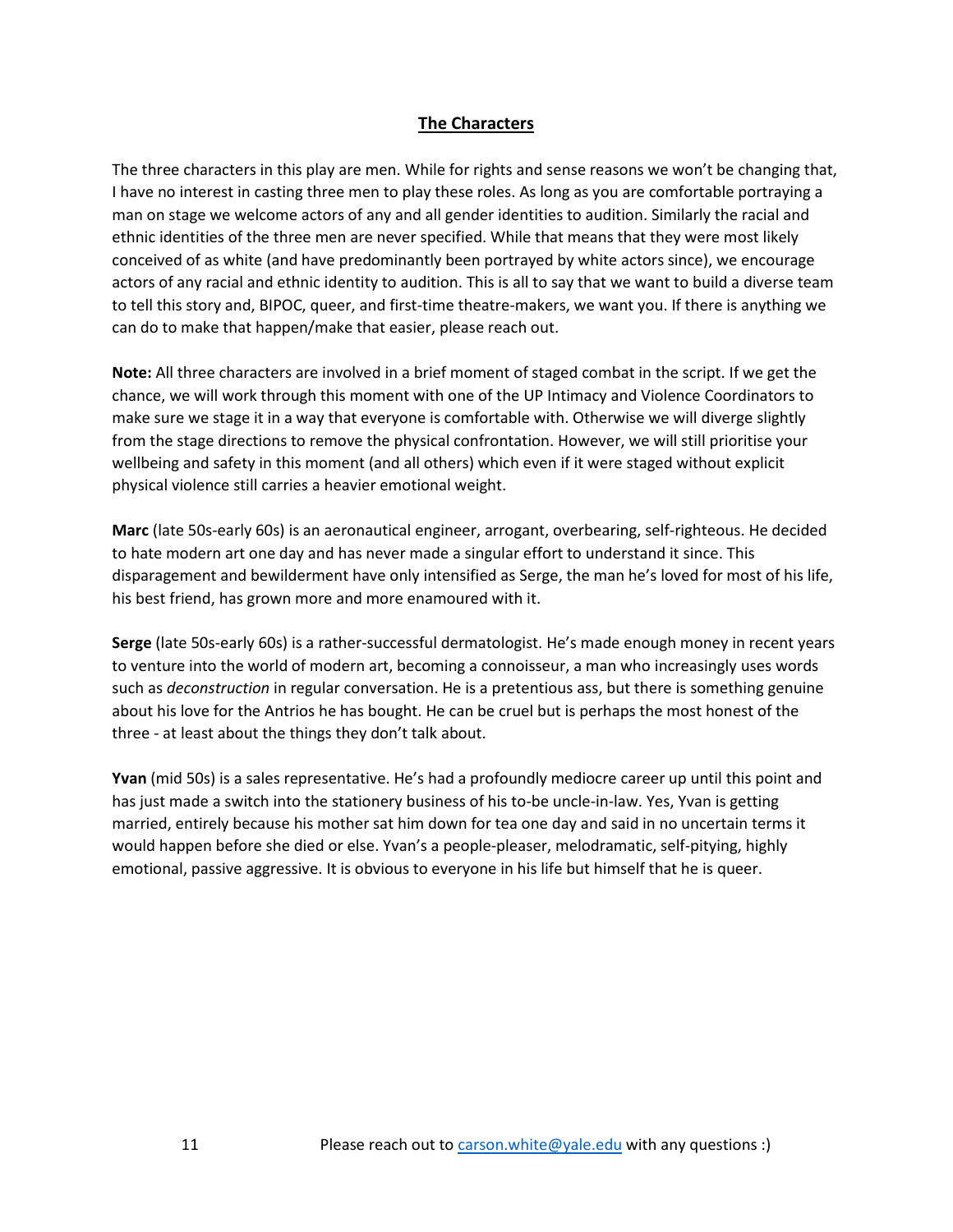# **sAudition Sides**

#### **Monologues**

#### Marc

*Context: This monologue comes right after an argument between Marc and Serge (the end of which is the duologue side for the two of them) in which they first vocalise their dislike for the other's "new" affectations: the seriousness with which Serge treats modern Art and Marc's taking everything Serge does so seriously and personally.*

(*To the audience*) Could it be the Antrios, buying the Antrios?

No -

It started some time ago…

To be precise, it started on the day we were discussing some work of art and you uttered, quite seriously, the word *deconstruction*.

It wasn't so much the word deconstruction which upset me, it was the air of solemnity you imbued it with.

You said, humourlessly, unapologetically, without a trace of irony, the word *deconstruction,* you, my friend.

I wasn't sure how best to deal with the situation, so I made this throwaway remark, I said I think I must be getting intolerant in my old age, and you answered, who do you think you are? What makes you so high and mighty?...

What give you the right to set yourself apart, Serge answered in the bloodiest possible way. And quite unexpectedly.

You're just Marc, what makes you think you're so special?

That day, I should have punched him in the mouth.

And when he was lying there on the ground, half-dead, I should have said to him, you're supposed to be my friend, what sort of a friends are you, Serge, if you don't think your friends are special?

### Serge

*Context: At this point in the play Serge has shown both Marc and Yvan the painting. Marc's reaction in the end was simply to say, 'Because it is. It's shit. I'm sorry'. This is right before the argument that contains the Marc and Serge duologue side. Marc has returned to Serge's house and they both are trying to be reconciliatory.* 

(*To the audience*) As far as I'm concerned, it's not white. When I say as far as I'm concerned, I mean objectively. Objectively speaking, it's not white. It has a white background, with a whole range of greys… There's even some red in it. You could say it's very pale. I wouldn't like it if it was white.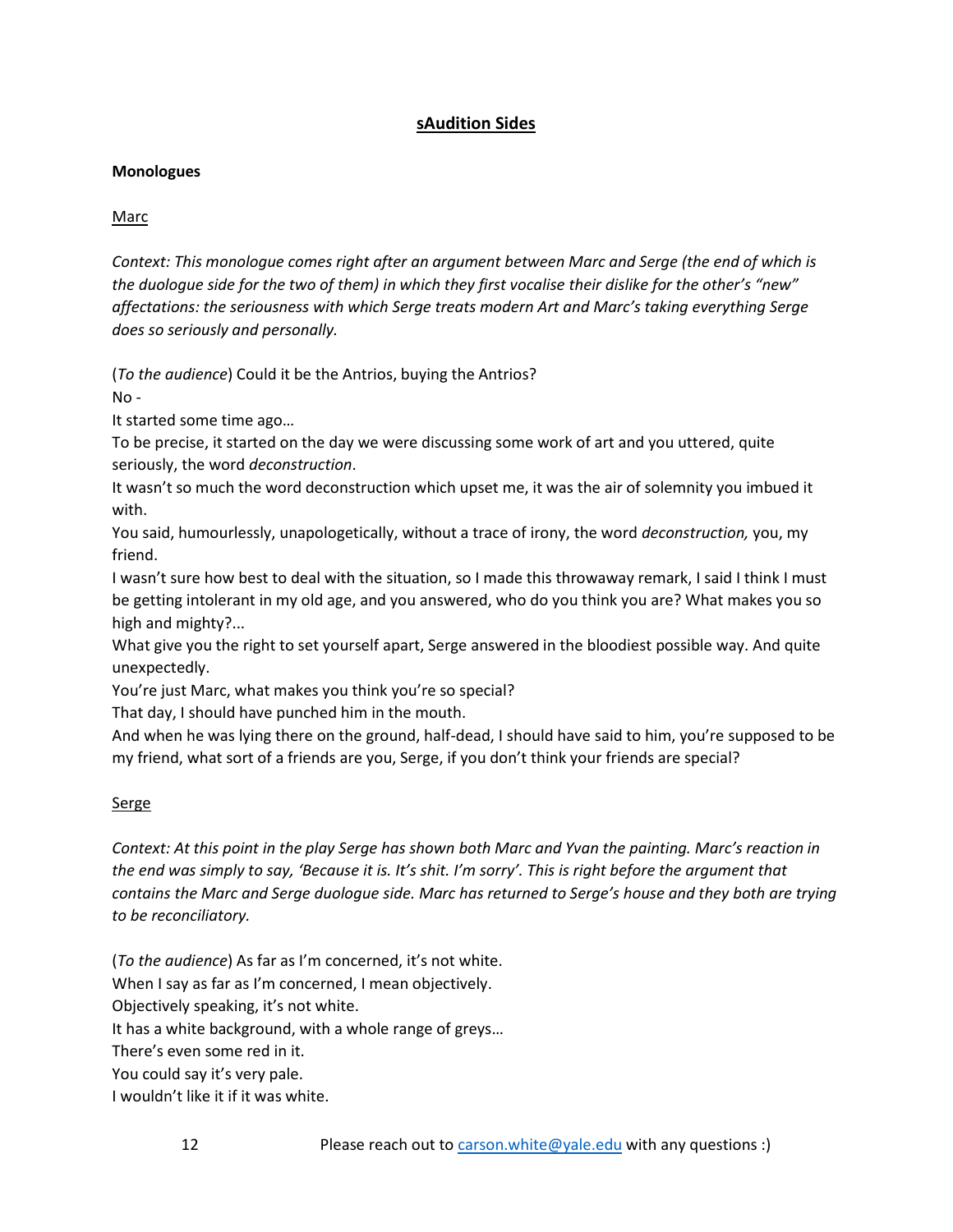Marc thinks it's white… that's his limit… Marc thinks it's white because he's got hung up on the idea that it's white. Unlike Yvan. Yvan can see it isn't white. Marc can think what he likes, what do I care?

(*To Marc*) All right, listen, it's just a picture, we don't have to get bogged down with it, life's too short… By the way, have you read this? (*He picks up* De Vita Beata *by Seneca and throws it on to the low table just in front of Marc*). Read it, it's a masterpiece.

Incredibly modern. Read that, you don't need to read anything else. What with the office, the hospital, Françoise, who's now decreed that I'm to see the children every weekend - which is something new for Françoise, the notion that children need a father - I don't have time to read any more, I'm obliged to go straight for the essentials.

#### Yvan

*-*

*Context: Yvan is getting married to a woman he really shouldn't. He, Marc and Serge are going out for the evening in an attempt to smooth everything over and the following monologue is the start of his fumbling, panicked excuse for being an hour late.* 

So, a crisis, insoluble problem, major crisis, both stepmothers want their names on the wedding invitation. Catherine adores her step-mother, who more or less brought her up, she wants her name on the invitation, she wants it and her step-mother is not anticipating, which is understandable, since the mother is dead, not appearing next to Catherine's father, whereas my step-mother, whom I detest, it's out of the question her name should appear on the invitation, but my father won't have his name on it if hers isn't, unless Catherine's step-mother's is left off, which is completely unacceptable, I suggest none of the parents' names should be on it, after all we're not adolescents, we can announce our wedding and invite people ourselves, so Catherine screamed her head off, arguing that would be a slap in the face for her parents who were paying through the nose for the reception and particularly for her stepmother, who's gone to so much trouble when she isn't even her daughter and I finally let myself be persuaded, totally against my better judgement, because she wore me down, I finally agreed that my step-mother, whom I detest, who's a complete bitch, will have her name on the invitation, so I telephone my mother to warn her, mother I said, I've done everything I can to avoid this, but we have absolutely no choice, Yvonne's name has to be on the invitation, she said if Yvonne's name is on the invitation, take mine off it, mother, I said, please, I beg you, don't make things even more difficult, and she said, how dare you suggest my name is left to float around the card on its own, as if I was some abandoned woman, below Yvonne, who'll be clamped on to your father's surname, like a limpet, I said to her, mother, I have friends waiting for me, I'm going to hang up and we'll discuss all this tomorrow after a good night's sleep, she said, why is it I'm always an afterthought…

*(This monologue continues for another two pages – if you'd like to see the rest of it email Carson and they'll send it to you)*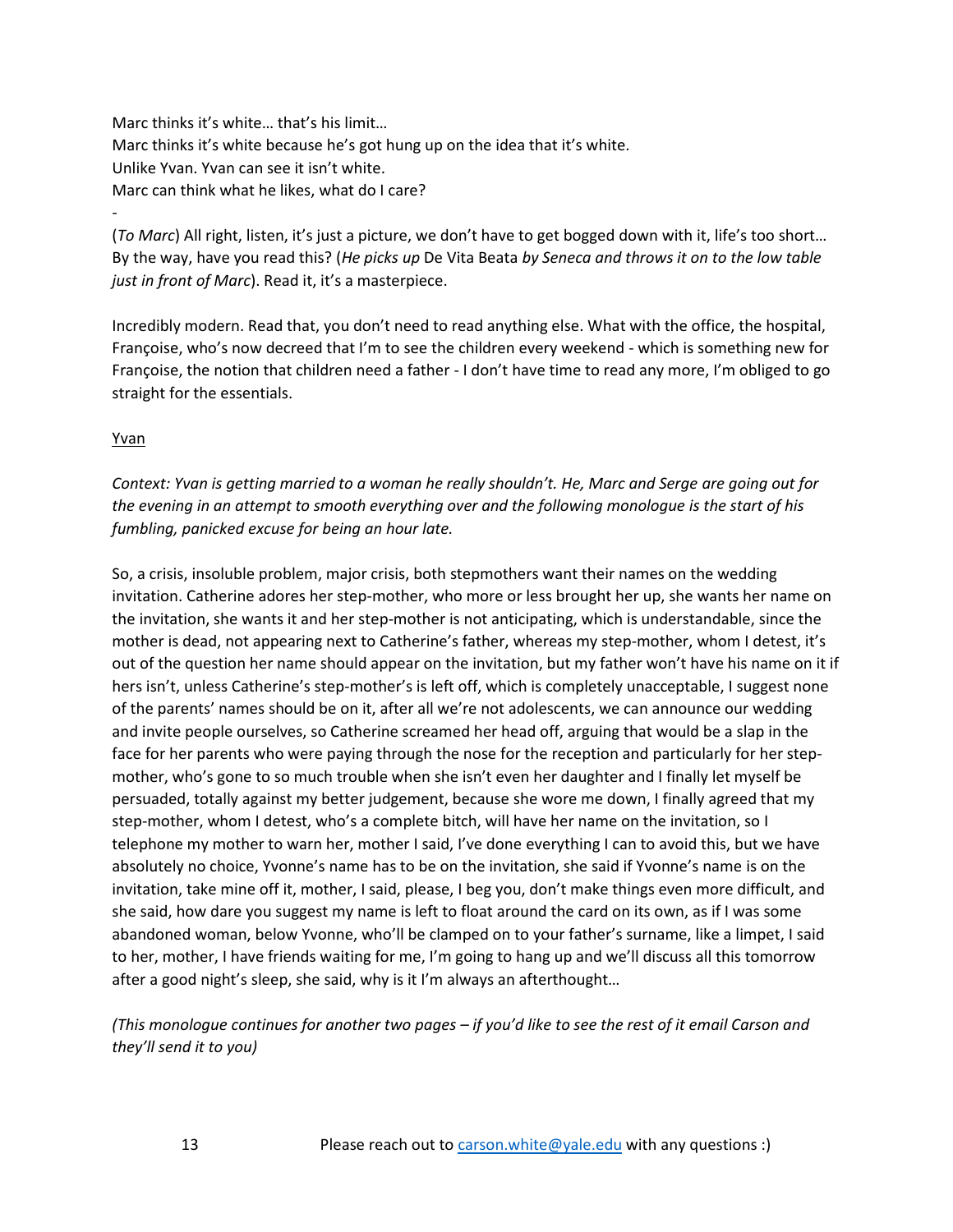#### **Duologues**

#### Marc and Serge

*Context: This excerpt starts about a third of the way into Marc and Serge's first conversation since Serge initially showed Marc the painting. They began trying to put things right, but it went downhill fast after Marc took offense to Serge telling him he ought to read Seneca. The harsh truths about what they have been feeling since Serge bought the Antrios (and beneath the surface long before) are beginning to emerge.* 

Serge The fact of the matter is, you've quite simply lost your sense of humour.

- Marc Probably.
- Serge You've lost your sense of humour, Marc. You really have lost your sense of humour, old chap. When I was talking to Yvan the other day, we agreed you'd lost your sense of humour. Where the hell is he? He's incapable of being on time, it's infuriating! We'll miss the beginning!
- Marc … Yvan thinks I've lost my sense of humour? …
- Serge Yvan agrees with me that recently you've somewhat lost your sense of humour.
- Marc The last time you saw each other, Yvan said he liked your painting very much and I'd lost my sense of humour…
- Serge Oh, yes, that, yes, the painting, really, very much. And he meant it… What's that you're eating?
- Marc Ignatia
- Serge Oh, you believe in homeopathy now?
- Marc I don't believe in anything. Where are you going to put it?
- Serge Haven't decided. There. Or there? … Too ostentatious.
- Marc Are you going have it framed?
- Serge No! … No, no…
- Marc Why not?
- Serge It's not supposed to be framed.
- Marc Is that right?
- Serge The artist doesn't want it to be. It mustn't be interrupted. It's already in its setting. Look… you see…
- Marc What is it, Elastoplast?
- Serge No, it's kind of Kraft paper… Made up by the artist.
- Marc It's funny the way you say artist.
	- 14 Please reach out to [carson.white@yale.edu](mailto:carson.white@yale.edu) with any questions :)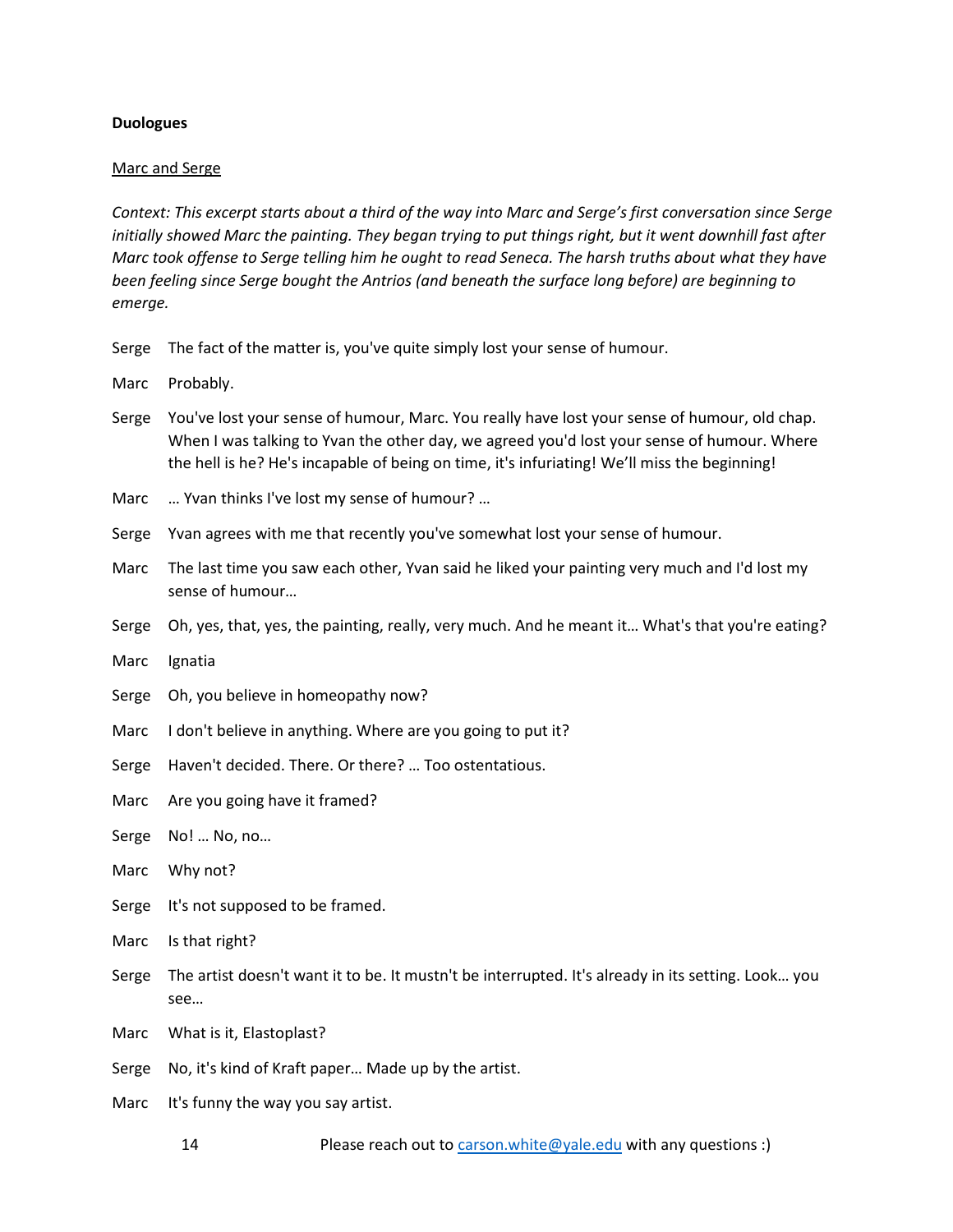Serge What else am I supposed to say?

Marc You say the artist when you could say the painter or... whatever his name is... Antrios...

Serge So? …

- Marc But you say the artist, as if he's a sort of... Well, anyway, doesn't matter. What are we seeing? Let's try and see something with a bit of substance for once.
- Serge It's eight o'clock. Everything will have started. I can't imagine how this man, who has nothing whatsoever to do - am I right? - manages to be late every single time. Where the fuck is he?
- Marc Let's just have dinner.
- Serge All right. It's five past eight. We said we'd meet between seven and half-past… What d'you mean, the way I say artist?
- Marc Nothing. I was going to say something stupid.
- Serge Well, go on.
- Marc You say the artist as if... as if he's some unattainable being. The artist... some sort of god...
- Serge Well, for me, he is a god! You don't think I'd have forked out a fortune from mere mortal! …
- Marc I see.
- Serge I went to the Pompidou on Monday, you know how many Antrioses they have at the Pompidou? … Three! Three Antrioses! … At the Pompidou!
- Marc Amazing.
- Serge And mine's as good as any of them! If not better! … Listen, I have a suggestion, let's give Yvan exactly three more minutes and then bugger off. I found a very good new place. Lyonnaise.
- Marc Why are you so jumpy?
- Serge I'm not jumpy.

-

- Marc Yes, you are jumpy.
- Serge I am not jumpy, well, I am, I'm jumpy because this slackness is intolerable, this inability to practice any kind of self-discipline!
- Marc The fact is, I'm getting on your nerves and you're taking an out on poor Yvan.
- Serge What do you mean, poor Yvan. Are you taking the piss? You're not getting on my nerves, why should you be getting on my nerves?

He is getting on my nerves. It's true. He's getting on my nerves It's this ingratiating tone of voice. A little smile behind every word. It's as if he's forcing himself to be pleasant.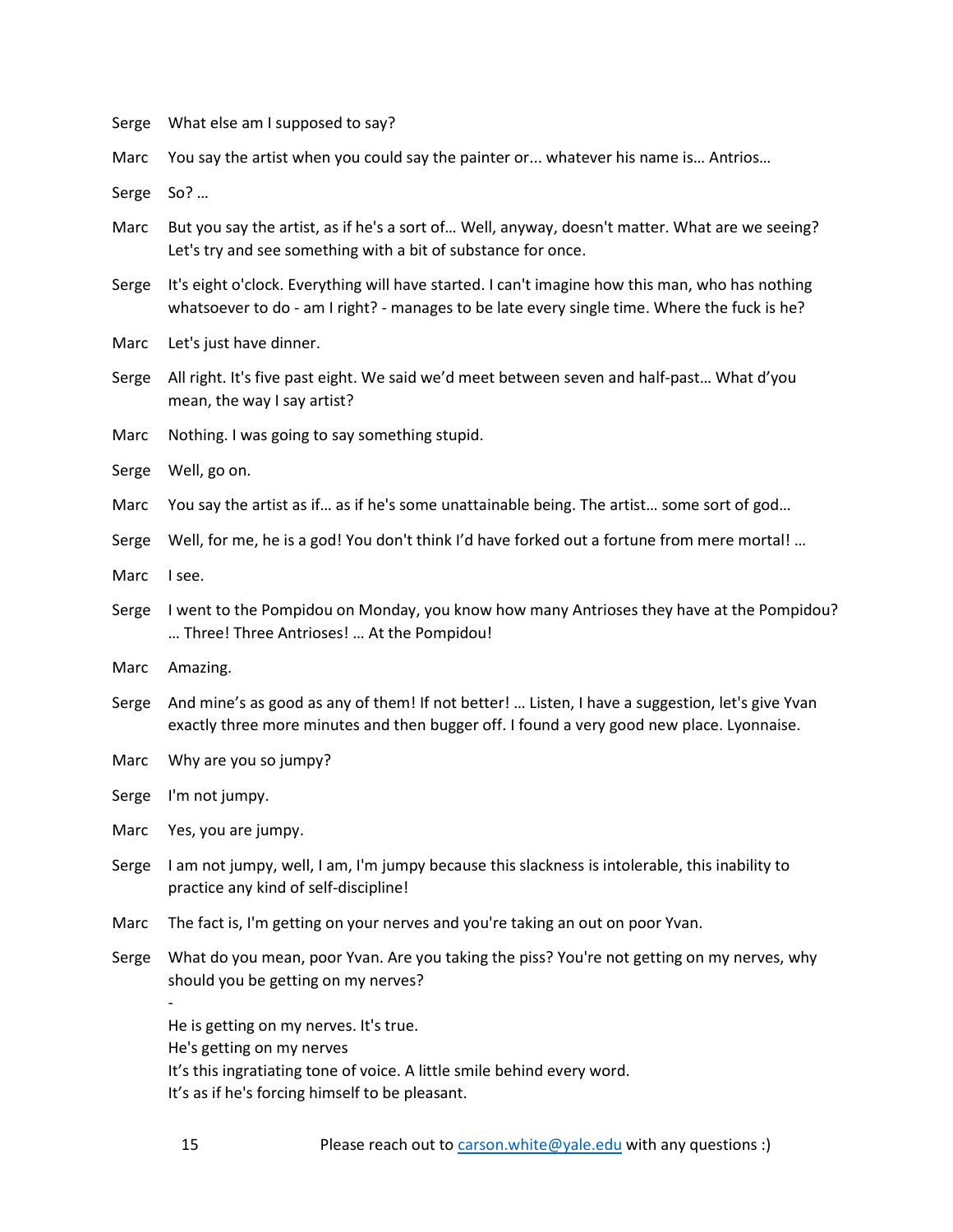#### Serge and Yvan

*Context: Serge has showed Marc the Antrios and gotten the opposite reaction he'd hoped for. Marc has forewarned Yvan that Serge has the Antrios and his pretentions have reached a dangerous peak. Yvan said that he'd get Serge to acknowledge the ridiculousness of what he has done. Yvan is at Serge's house and after some small talk and a brief discussion of how Marc is, Serge has just offered to show Yvan his latest acquisition.* 

*Serge exits and returns with the Antrios, which he turns around and sets down in front of Yvan. Yvan looks at the painting and strangely enough doesn't manage the hearty laugh he'd predicted. A long pause, while Yvan studies the painting and Serge studies Yvan.*

| Yvan  | Oh, yes. Yes. Yes.                                                                                                                                                      |
|-------|-------------------------------------------------------------------------------------------------------------------------------------------------------------------------|
| Serge | Antrios.                                                                                                                                                                |
| Yvan  | Yes, yes.                                                                                                                                                               |
| Serge | It's a seventies Antrios. Worth mentioning. He's going through a similar phase now, but this<br>one's from the seventies.                                               |
| Yvan  | Yes, yes.<br>Expensive?                                                                                                                                                 |
| Serge | In absolute terms, yes? In fact, no.<br>You like it?                                                                                                                    |
| Yvan  | Oh, yes, yes, yes.                                                                                                                                                      |
| Serge | Plain.                                                                                                                                                                  |
| Yvan  | Plain, yes Yes An at the same time                                                                                                                                      |
| Serge | Magnetic.                                                                                                                                                               |
| Yvan  | Mm yes                                                                                                                                                                  |
| Serge | You don't really get the resonance just at the moment.                                                                                                                  |
| Yvan  | Well, a bit                                                                                                                                                             |
| Serge | No, you don't. You have to come back in the middle of the day. That resonance you get from<br>something monochromatic, it doesn't really happen under artificial light. |
| Yvan  | Mm hm.                                                                                                                                                                  |
| Serge | Not that it is actually monochromatic.                                                                                                                                  |
| Yvan  | No!<br>How much was it?                                                                                                                                                 |
| Serge | Two hundred thousand.                                                                                                                                                   |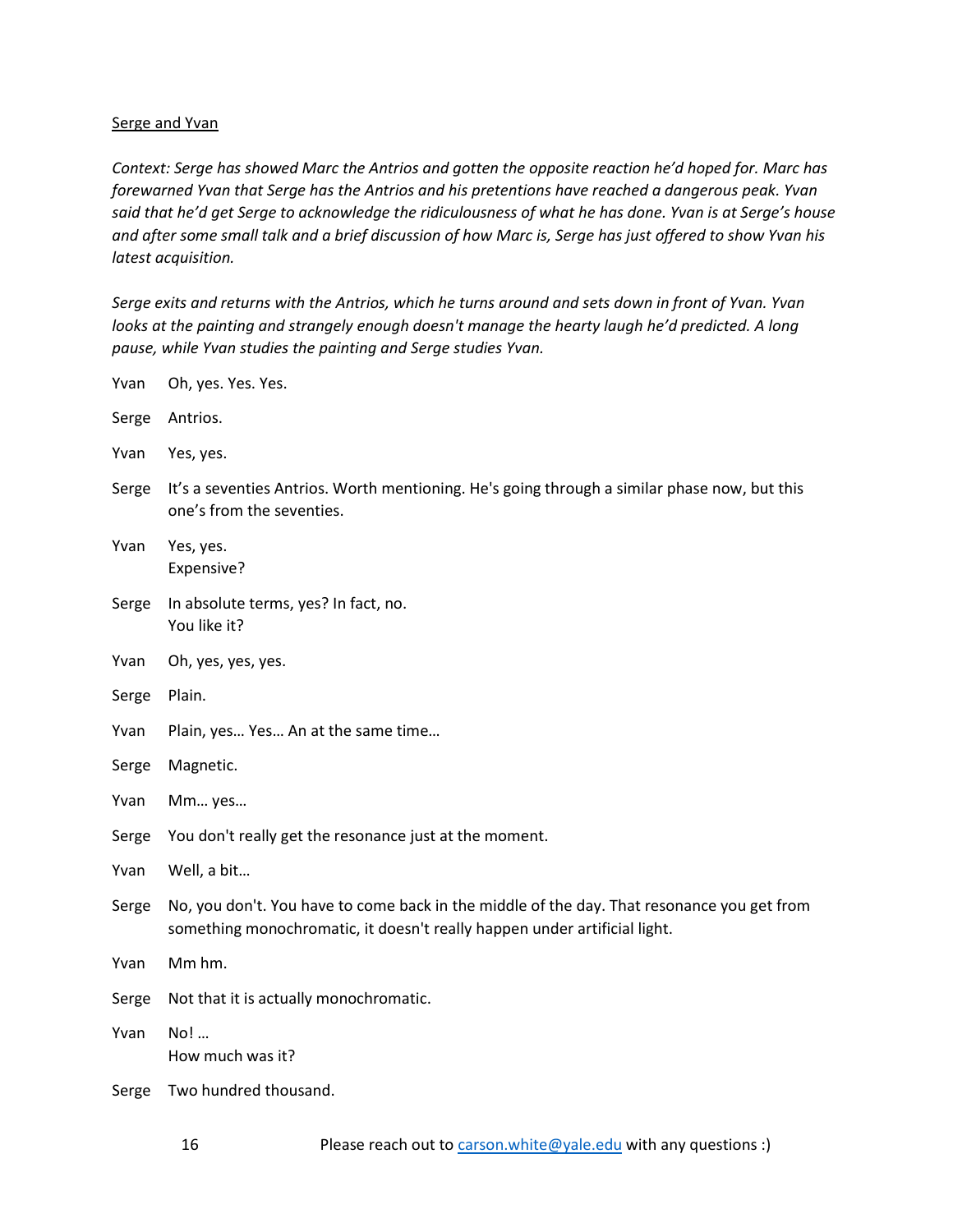| Serge Very. |                                                                                                                                                                                                                                                                                                                                                                                                                                                                                                                                |
|-------------|--------------------------------------------------------------------------------------------------------------------------------------------------------------------------------------------------------------------------------------------------------------------------------------------------------------------------------------------------------------------------------------------------------------------------------------------------------------------------------------------------------------------------------|
|             | Silence. Suddenly surge bursts out laughing, immediately followed by Yvan.                                                                                                                                                                                                                                                                                                                                                                                                                                                     |
|             | Crazy, or what?                                                                                                                                                                                                                                                                                                                                                                                                                                                                                                                |
| Yvan        | Crazy!                                                                                                                                                                                                                                                                                                                                                                                                                                                                                                                         |
| Serge       | Two hundred grand!                                                                                                                                                                                                                                                                                                                                                                                                                                                                                                             |
|             | Hearty laughter.                                                                                                                                                                                                                                                                                                                                                                                                                                                                                                               |
| Serge       | You know Marc's seen the painting.                                                                                                                                                                                                                                                                                                                                                                                                                                                                                             |
| Yvan        | Oh?                                                                                                                                                                                                                                                                                                                                                                                                                                                                                                                            |
| Serge       | Devastated.                                                                                                                                                                                                                                                                                                                                                                                                                                                                                                                    |
| Yvan        | Oh?                                                                                                                                                                                                                                                                                                                                                                                                                                                                                                                            |
| Serge       | He told me it was shit. A completely inappropriate description.                                                                                                                                                                                                                                                                                                                                                                                                                                                                |
| Yvan        | Absolutely.                                                                                                                                                                                                                                                                                                                                                                                                                                                                                                                    |
| Serge       | You can't call this shit.                                                                                                                                                                                                                                                                                                                                                                                                                                                                                                      |
| Yvan        | No.                                                                                                                                                                                                                                                                                                                                                                                                                                                                                                                            |
| Serge       | You can say, I don't get it, I can't grasp it, you can't say 'it's shit'.                                                                                                                                                                                                                                                                                                                                                                                                                                                      |
| Yvan        | You've seen his place.                                                                                                                                                                                                                                                                                                                                                                                                                                                                                                         |
| Serge       | Nothing to see. It's like yours, it's What I mean is, you couldn't care less.                                                                                                                                                                                                                                                                                                                                                                                                                                                  |
| Yvan        | His taste is classical, he likes things classical, what do you expect                                                                                                                                                                                                                                                                                                                                                                                                                                                          |
| Serge       | He started in with this sardonic laugh Not a trace of charm Not a trace of humour.                                                                                                                                                                                                                                                                                                                                                                                                                                             |
| Yvan        | You know Marc is moody, there's nothing new about that                                                                                                                                                                                                                                                                                                                                                                                                                                                                         |
| Serge       | He has no sense of humour. With you, I can laugh. With him, I'm like a block of ice.                                                                                                                                                                                                                                                                                                                                                                                                                                           |
| Yvan        | It's true he's a bit gloomy at the moment.                                                                                                                                                                                                                                                                                                                                                                                                                                                                                     |
| Serge       | I don't blame him for not responding to this painting, he hasn't the training, there's a whole<br>apprenticeship you have to go through, which he hasn't, either because he's never wanted to or<br>because he has no particular instinct for it, none of that matters, no, what I blame him for is his<br>tone of voice, his complacency, his tactlessness. I blame him for his insensitivity. I don't blame<br>him for not being interested in modern Art, I couldn't give a toss about that I like him for other<br>reasons |

Yvan And he likes you!

Yvan Very reasonable.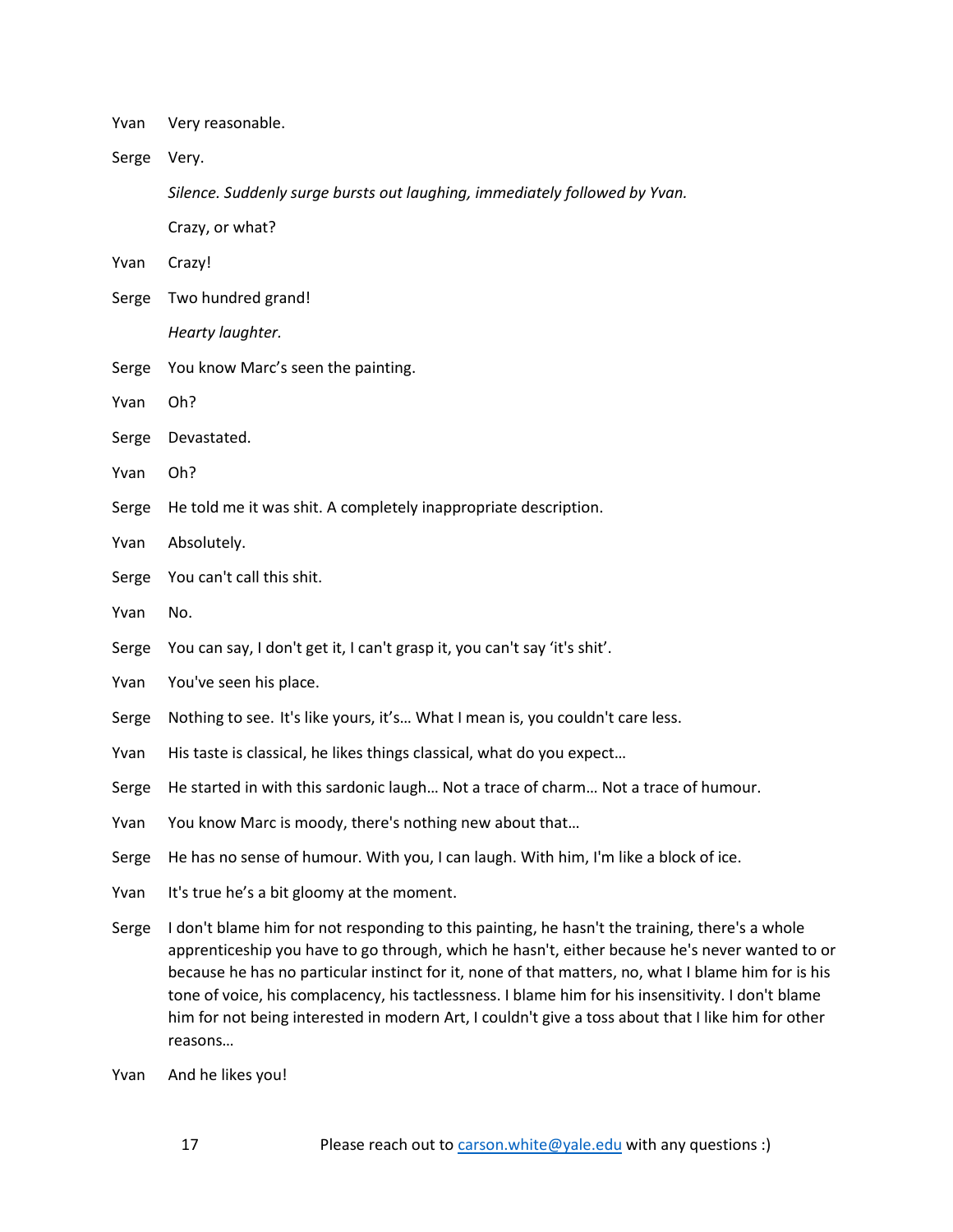- Serge No, no, no, no, I felt it the other day, a kind of… a kind of condescension… contempt with a really bitter edge…
- Yvan No surely not!
- Serge Oh, yes! Don't keep trying to smooth things over. Where d'you get this urge to be the great reconciler of the human race? Why don't you admit that Marc is atrophying? If he hasn't already atrophied.

*Silence.*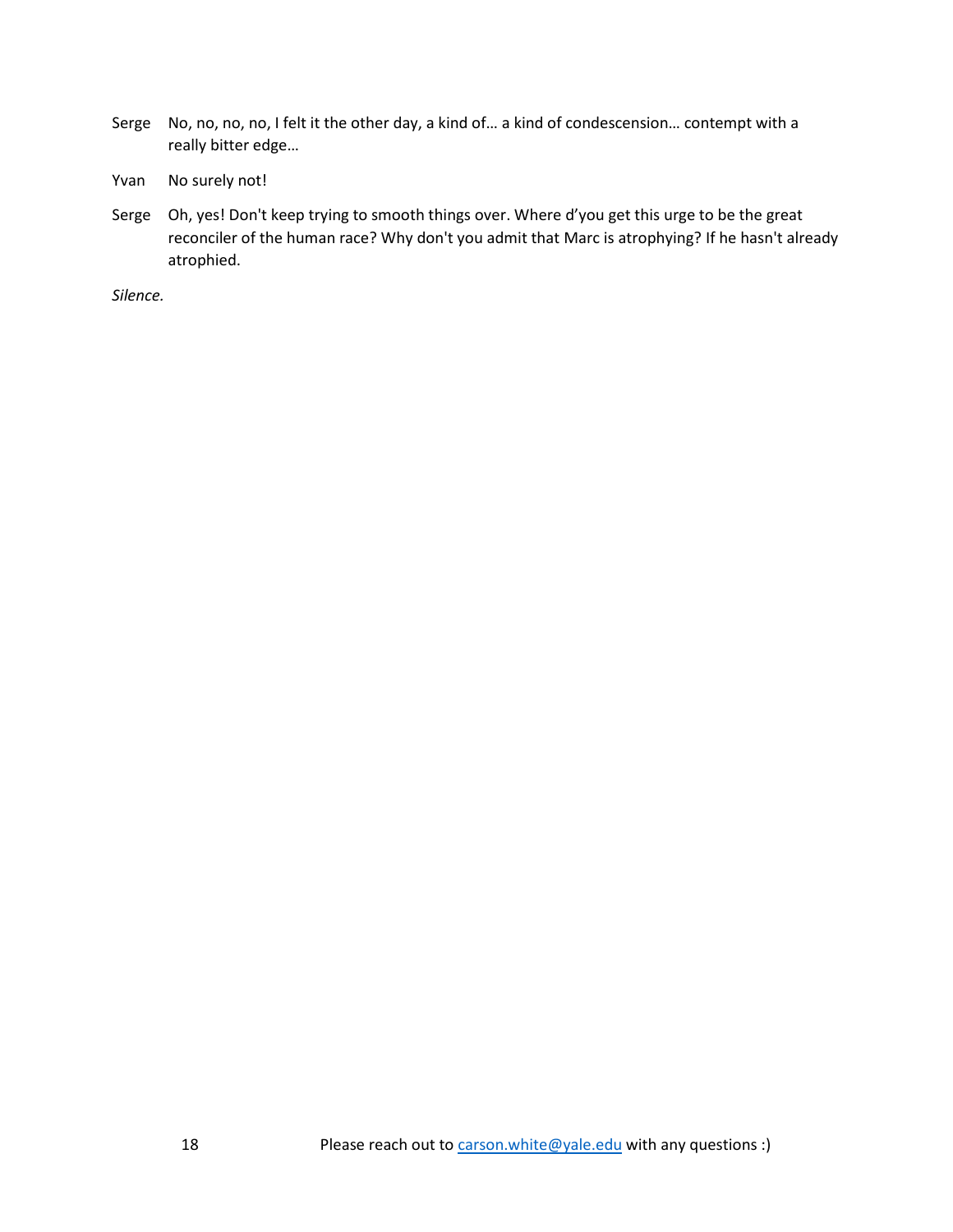#### Yvan and Marc

*Context: Serge has shown Marc the painting and he has come to discuss the serious matter of what to do about their mutual friend.* 

- Marc What are you doing?
- Yvan I'm looking for the top of my pen.
- Marc All right, that's enough.
- Yvan I had it five minutes ago.
- Marc It doesn't matter.
- Yvan Yes, it does.
- Marc Stop it. Buy another one.
- Yvan It's a felt-tip, they're special, they'll write on any surface… It's just infuriating. Objects, I can't tell you how much they infuriate me. I had it in my hand five minutes ago.
- Marc Are you going to live here?
- Yvan Do you think it's suitable for a young couple?
- Marc Young couple! Ha, ha…
- Yvan Try not to laugh like that in front of Catherine.
- Marc How's the stationery business?
- Yvan All right. I'm learning.
- Marc You've lost weight.
- Yvan A bit. I'm pissed off about that top. It'll all dry up. Sit down.
- Marc If you go and looking for that top, I'm leaving.
- Yvan OK, I'll stop. You want something to drink?
- Marc A Perrier, if you have one. Have you seen Serge lately?
- Yvan No. Have you?
- Marc Yesterday.
- Yvan Is he well?
- Marc Very. He's just bought a painting.
- Yvan Oh yes?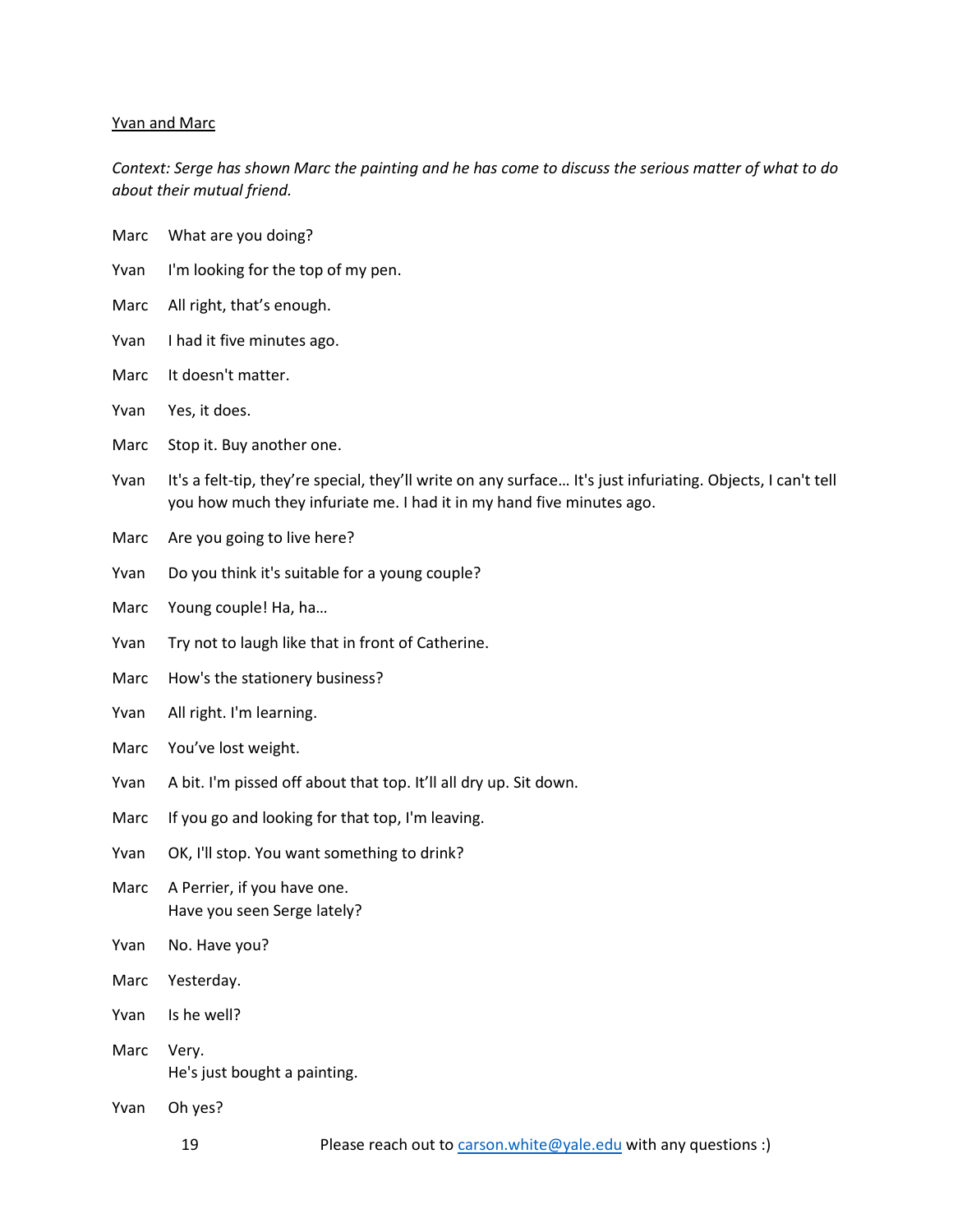| Marc | Mm.                                                                                                                                                                                                                     |
|------|-------------------------------------------------------------------------------------------------------------------------------------------------------------------------------------------------------------------------|
| Yvan | Nice?                                                                                                                                                                                                                   |
| Marc | White.                                                                                                                                                                                                                  |
| Yvan | White?                                                                                                                                                                                                                  |
| Marc | White.<br>Imagine a canvas about five foot by four with a white background completely white in fact<br>with fine white diagonal stripes you know and maybe another horizontal white line, towards<br>the bottom         |
| Yvan | How can you see them?                                                                                                                                                                                                   |
| Marc | What?                                                                                                                                                                                                                   |
| Yvan | These white lines. If the background's white, how can you see the lines?                                                                                                                                                |
| Marc | You just do. Because I suppose the lines are slightly grey, or vice versa, or anyways there are<br>degrees of white! There's more than one kind of white!                                                               |
| Yvan | Don't get upset. Why are you getting upset?                                                                                                                                                                             |
| Marc | You immediately start quibbling. Why can't you let me finish?                                                                                                                                                           |
| Yvan | All right. Go on.                                                                                                                                                                                                       |
| Marc | Right. So, you have an idea of what the painting looks like.                                                                                                                                                            |
| Yvan | I think so, yes.                                                                                                                                                                                                        |
| Marc | Now you have to guess how much Serge paid for it.                                                                                                                                                                       |
| Yvan | Who's the painter?                                                                                                                                                                                                      |
| Marc | Antrios. Have you heard of him?                                                                                                                                                                                         |
| Yvan | No. Is he fashionable?                                                                                                                                                                                                  |
| Marc | I knew you were going to ask me that.                                                                                                                                                                                   |
| Yvan | Well, it's logical                                                                                                                                                                                                      |
| Marc | No, it isn't logical                                                                                                                                                                                                    |
| Yvan | Of course it's logical you ask me to guess the price, you know very well the price depends on<br>how fashionable the painter might be                                                                                   |
| Marc | I'm not asking you to apply a whole set of critical standards, I'm not asking you for professional<br>valuation, I'm asking what you, Yvan, would give for a white painting tarted up with a few off-<br>white stripes. |
| Yvan | Bugger all.                                                                                                                                                                                                             |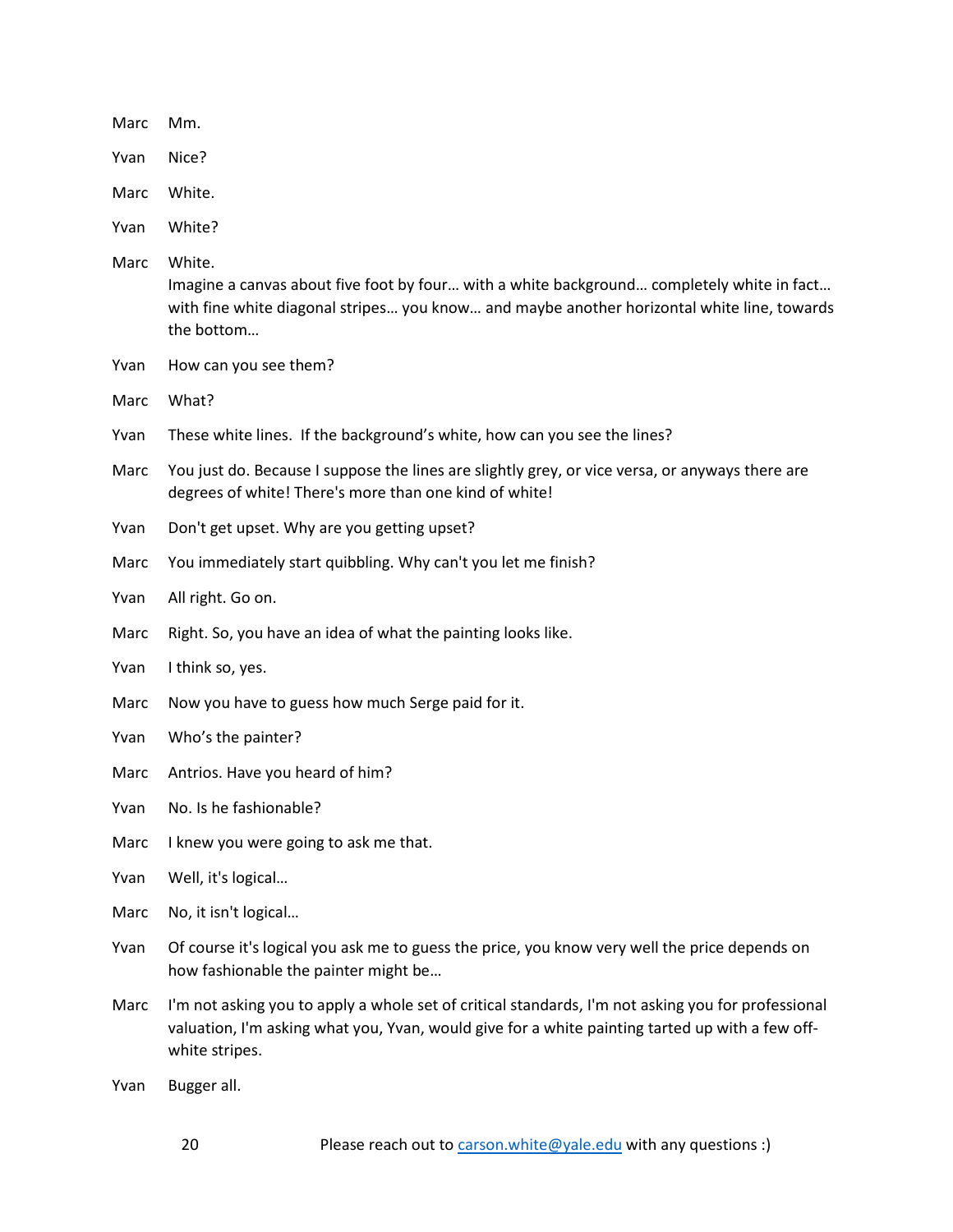- Marc Right. And what about Serge? Pick a figure at random.
- Yvan Ten thousand francs.
- Marc Ha!
- Yvan Fifty thousand
- Marc Ha!
- Yvan A hundred thousand.
- Marc Keep going.
- Yvan A hundred and fifty? Two hundred?!
- Marc Two hundred. Two hundred grand.
- Yvan No!
- Marc Yes.
- Yvan Two hundred grand?
- Marc Two hundred grand.
- Yvan Has he gone crazy?
- Marc Looks like it.
- Yvan All the same…
- Marc What do you mean, all the same?
- Yvan If it makes him happy... he can afford it...
- Marc So that's what you think, is it?
- Yvan Why? What do you think?
- Marc You don't understand the seriousness of this, do you? Don't you see that suddenly, in some grotesque way, Serge fancies himself a 'collector'.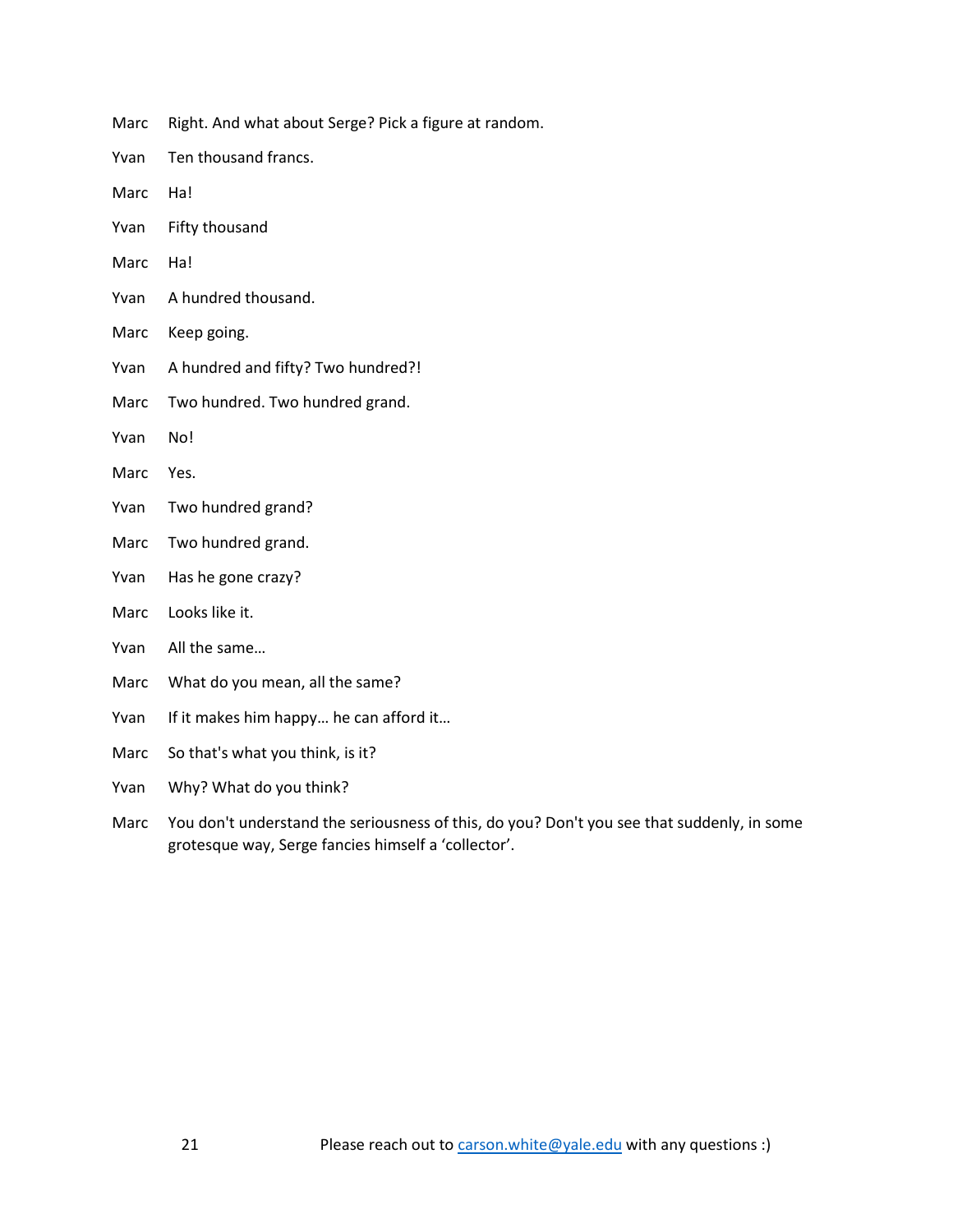# **Trio (for callbacks)**

*Context: Marc and Serge essentially entirely dismiss Yvan's three-page rant about his wedding that he gives when he finally arrives an hour late for dinner and go back to arguing about Seneca. When Yvan tries to get in the middle of it and diffuse the situation their attention sharply turns back to him and his life.* 

| Serge | You want my opinion about your women problems?                                                                                                                                                                                                  |
|-------|-------------------------------------------------------------------------------------------------------------------------------------------------------------------------------------------------------------------------------------------------|
| Yvan  | Go on.                                                                                                                                                                                                                                          |
| Serge | In my view, the most hysterical of them all is Catherine. By far.                                                                                                                                                                               |
| Marc  | No question.                                                                                                                                                                                                                                    |
| Serge | And if you're already letting yourself be buggered around by her, you're in for a hideous future.                                                                                                                                               |
| Yvan  | What can I do?                                                                                                                                                                                                                                  |
| Marc  | Cancel it.                                                                                                                                                                                                                                      |
| Yvan  | Cancel the wedding?                                                                                                                                                                                                                             |
| Serge | He's right.                                                                                                                                                                                                                                     |
| Yvan  | But I can't, are you crazy?                                                                                                                                                                                                                     |
| Marc  | Why not?                                                                                                                                                                                                                                        |
| Yvan  | Well, because I can't, that's all! It's all arranged. I've only been working at the stationery<br>business for a month                                                                                                                          |
| Marc  | What's that got to do with it?                                                                                                                                                                                                                  |
| Yvan  | It's her uncle's stationery business, he had absolutely no need to take on anyone, least of all<br>someone who's only ever worked in textiles.                                                                                                  |
| Serge | You must do what you like. I've told you what I think.                                                                                                                                                                                          |
| Yvan  | I'm sorry, Serge, I don't mean to be rude, but you're not necessarily the person I've come to for<br>matrimonial advice. You can't claim to have been a great success in that field                                                             |
| Serge | Precisely.                                                                                                                                                                                                                                      |
| Yvan  | I can't back out of the wedding. I know Catherine is hysterical but she has her good points. There<br>are certain crucial qualities you need when you're marrying someone like me (he indicates the<br>Antrios.) Where are you going to put it? |
| Serge | I don't know yet.                                                                                                                                                                                                                               |
| Yvan  | Why don't you put it there?                                                                                                                                                                                                                     |
| Serge | Because there, it be wiped out by the sunlight.                                                                                                                                                                                                 |

22 Please reach out to [carson.white@yale.edu](mailto:carson.white@yale.edu) with any questions :)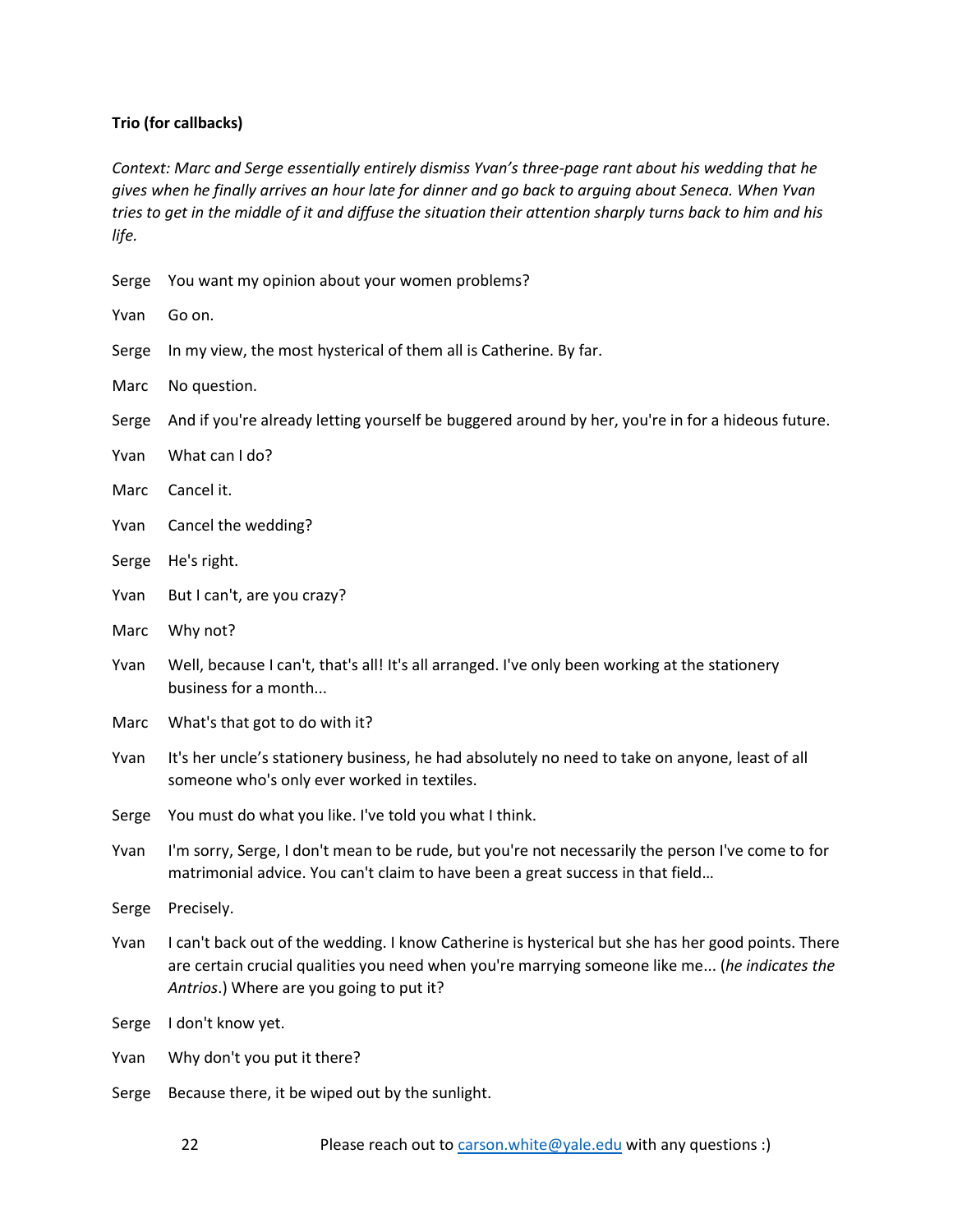Yvan Oh, yes.

I thought of you today at the shop, we ran off five hundred posters by this bloke who paints white flowers, totally white, on a white background.

- Serge The Antrios is not white.
- Yvan No, of course not. I was just saying.
- Marc You think this painting is not white, Yvan?
- Yvan Not entirely, no…
- Marc Ah. Then what colour is it?
- Yvan Various colours... There's yellow, there's grey, some slightly ochrish lines.
- Marc And you're moved by these colours?
- Yvan Yes... I'm moved by these colours.
- Marc You have no substance, Yvan. You're flabby, you're an amoeba.
- Serge Why are you attacking Yvan like this?
- Marc Because he's a little arse-licker, he's obsequious, dazzled by money, dazzled by what he believes to be culture, and as you know culture is something I absolutely piss on.

#### *Brief silence.*

- Serge ... What's got into you?
- Marc How could you, Yvan?... And in front of me. In front of me, Yvan.
- Yvan What d'you mean, in front of you? … What do you mean, in front of you? I find these colours touching. Yes. If it's all the same to you. Stop wanting to control everything.
- Marc How could you say, in front of me, that you find these colours touching?
- Yvan Because it's the truth.
- Marc The truth? You find these colours touching?
- Yvan Yes. I find these colours touching.
- Marc You find these colours touching, Yvan?!
- Serge He finds his colours touching! He's perfectly entitled to!
- Marc No, he's not entitled to.
- Serge What do you mean, he's not entitled to?
- Marc He's not entitled to.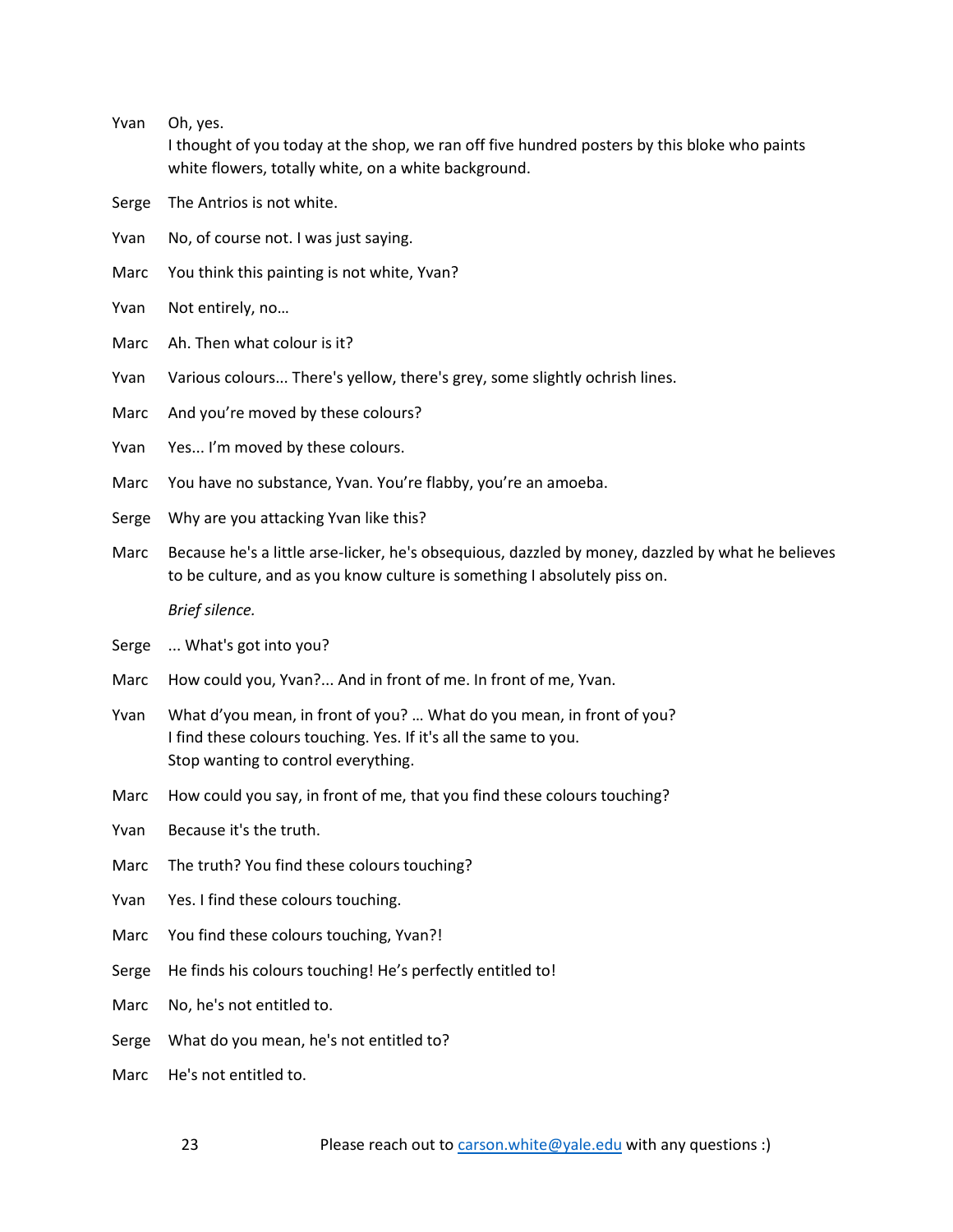Yvan I'm not entitled to? ...

Marc No.

- Serge Why is he not entitled to? I don't think you're very well, perhaps you ought to go and see someone.
- Marc He's not entitled to say he finds these colours touching, because he doesn't.
- Yvan I don't find these colours touching?
- Marc There are no colours. You can't see them. And you don't find them touching.
- Yvan Speak for yourself!
- Marc This is really demeaning, Yvan!...
- Serge Who do you think you are, Marc? ... Who are you to legislate? You don't like anything, you despise everyone. You take pride in not being a man of your time...
- Marc What's that supposed to mean, man of my time?
- Yvan Right. I'm off.
- Serge Where are you going?
- Yvan I'm off. I don't see why I have to put up with your tantrums.
- Serge Don't go! You're not going to start taking offense, are you? ... If you go, you're giving into him.

*Yvan stands there, hesitating, caught between two possibilities.*

A man of his times is a man who lives in his own time.

- Marc Balls. How can a man live in any other time but his own? Answer me that.
- Serge A man of his time is someone of whom it can be said in twenty years' or in a hundred years' time, he was representative of his era.
- Marc Hm. To what end?
- Serge What do you mean, to what end?
- Marc What use is it to me if one day somebody says, I was representative of my era?
- Serge Listen, old fruit, we're not talking about you, if you can imagine such a thing! We don't give a fuck about you! A man of his time, I'm trying to explain to you, like most people you admire, is someone who makes some contribution to the human race of... A man of his time doesn't assume the history of Art has come to an end with a pseudo-Flemish view of Cavaillon<sup>4</sup>...

<sup>4</sup> KAH-vye-ohn